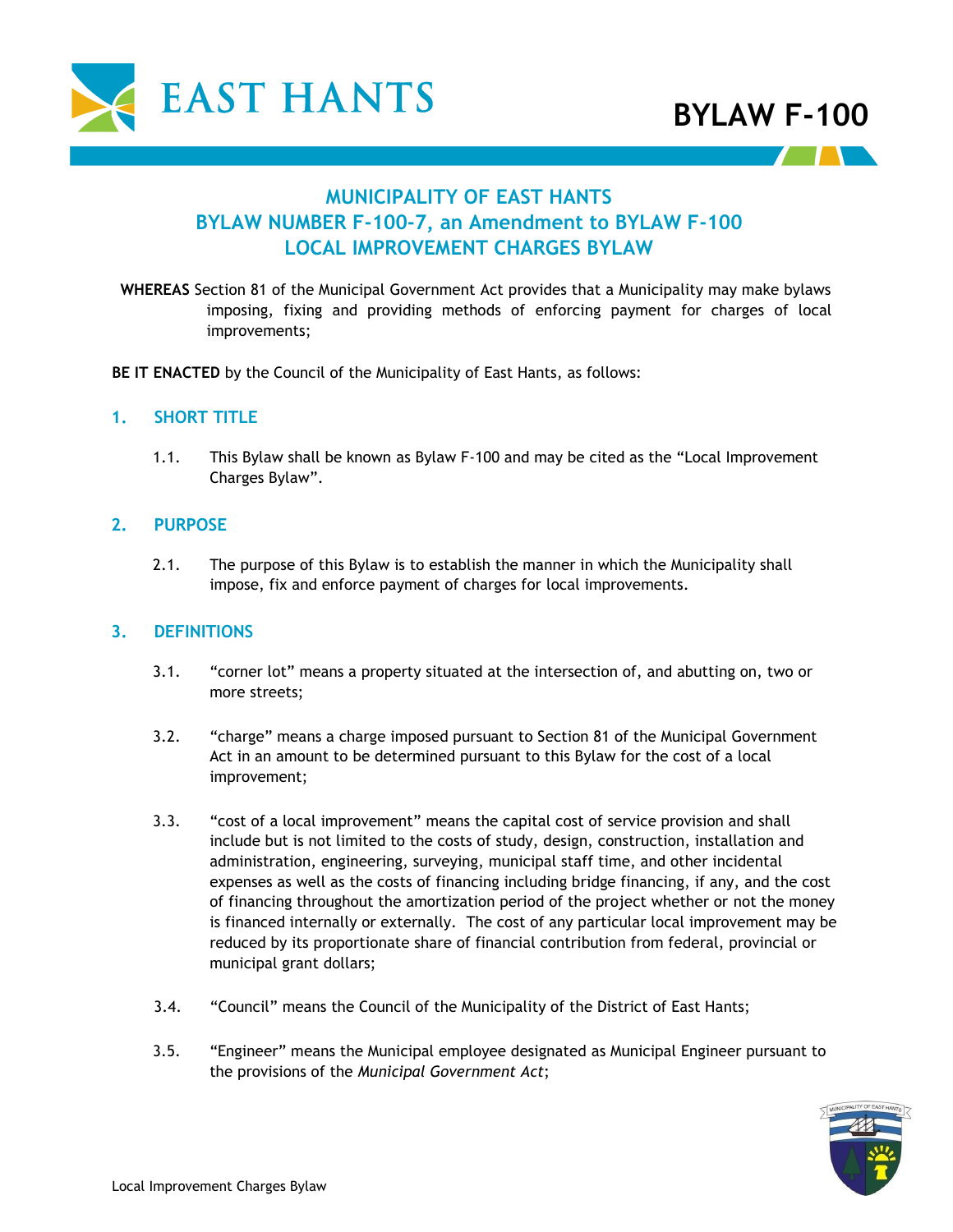

- 3.6. "frontage" means the linear measurement of the property line which abuts a local improvement, irrespective of whether the property line is a front, rear, side or flankage yard;
- 3.7. "local improvement" means and includes:
	- 3.7.1. wastewater facilities or stormwater systems, the use of wastewater facilities or stormwater systems and connecting to wastewater facilities or stormwater systems;
	- 3.7.2. expenditures incurred for the wastewater management system in a wastewater district;
	- 3.7.3. the Municipal portion of the capital cost of installing a water system;
	- 3.7.4. the laying out, opening, constructing, repairing, improving, and maintaining streets, curbs, sidewalks, gutters, bridges, culverts, and retaining walls, whether the cost is incurred by the Municipality directly or by, pursuant to an agreement with Her Majesty in right of the Province, the Minister of Transportation and Infrastructure Renewal or any person appointed to act in his/her stead;
	- 3.7.5. the Municipal portion of the cost of a major tree removal program or the cost of removing trees from a private property;
	- 3.7.6. the Municipal portion of the capital cost of placing the wiring and other parts of an electrical distribution system underground;
	- 3.7.7. charges for deposit in a special purpose tax account to provide for future expenditures for wastewater facilities, stormwater systems, water systems, transportation facilities or other anticipated capital requirement.
- 3.8. "majority approval for a local improvement" means majority approval based on the signatures from owners representing at least two-thirds of all properties in the area that Council has determined to benefit from a local improvement and at least two-thirds of the methodology chosen.
- 3.9. "Municipality" means the Municipality of the District of East Hants;
- 3.10. "owner" has the same meaning as set out in the *Municipal Government Act*, except where the context requires otherwise;

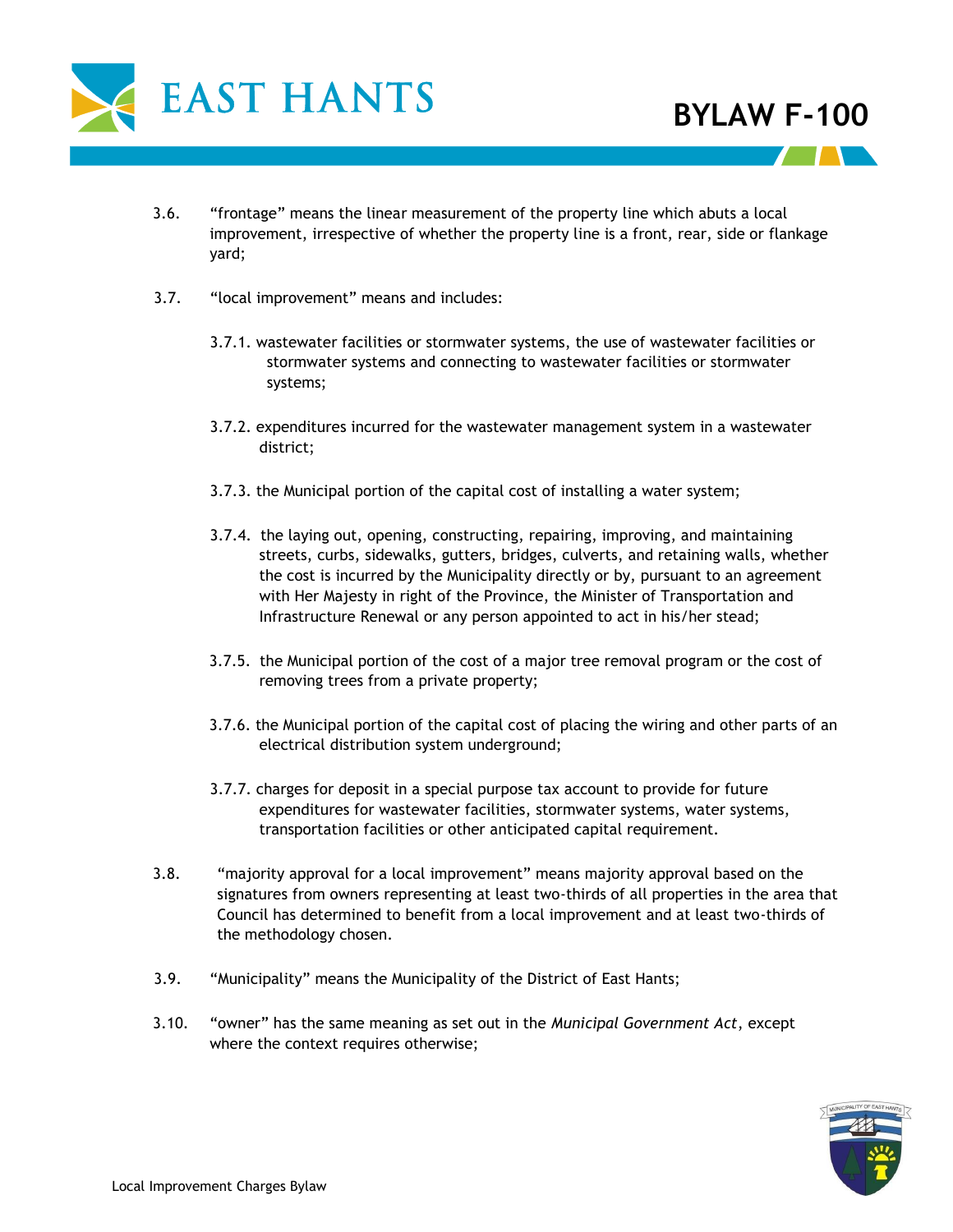

- 3.11. "property" means a parcel or lot of property which is in an area determined by Council to benefit from a local improvement;
- 3.12. "subdividable lot" means, for the purpose of this Bylaw, a property which is capable of being subdivided into at least two buildable lots if, taking into consideration the lot frontage, lot area, zoning and the location of existing buildings, the Municipality would approve the subdivision of the property into at least two lots;
- 3.13. "street" means a public street, highway, road, lane, sidewalk, thoroughfare, bridge, square and the curbs, gutters, culverts, and retaining walls in connection therewith located within the Municipality whether vested in the Municipality or the Province of Nova Scotia;
- 3.14. "through lot" means a property bounded on two opposite sides by two or more streets;
- 3.15. "usable frontage" means property frontage that has not been determined to be unusable under Section 7.2;

### **4. CHARGE IMPOSED**

4.1.

- 4.1.1. Where a local improvement has been carried out by the Municipality in an area identified in Schedule "A" as amended from time to time, a charge is hereby levied upon every owner of real property situated in whole or in part within the identified area except to the extent that any property or the owner thereof is totally or partially exempt from the charge by provisions in this Bylaw or the provisions of Schedule "A" ; or
- 4.1.2. Where a local improvement has been carried out as a result of a petition receiving majority approval and the project having been adopted and approved by Council, a charge is hereby levied upon every owner of real property situated in whole or in part within the area identified in the petition except to the extent that any property or owner thereof is totally or partially exempt from the charge by provisions in the petition or in this Bylaw;
- 4.2. Municipally, Provincially and Federally owned land shall be exempt from charges arising from the provisions of this Bylaw unless otherwise indicated in the approved petition or Schedule "A".
- 4.3. An interim charge may be imposed when Council approves the project to proceed based on the best estimate of the cost of the project at that time. The interim charge will be adjusted at the completion of the project.

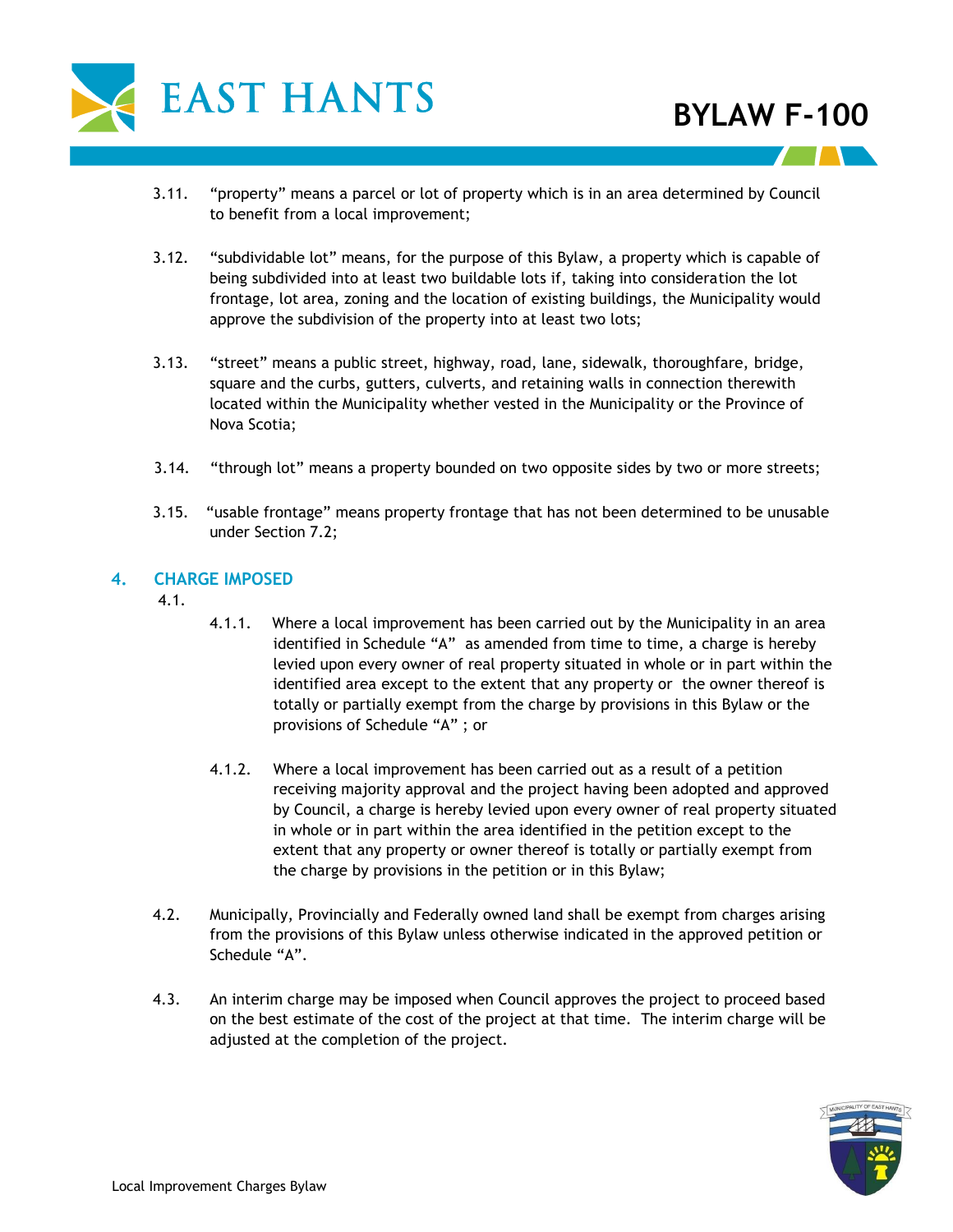

### **5. AMOUNT OF CHARGE**

- 5.1. The charge levied pursuant to Section 4 shall be determined in accordance with the provisions of this Bylaw and, if applicable, of the approved petition or Schedule "A" and may be calculated based on:
	- 5.1.1. a uniform amount for each property in existence or subsequently created by subdivision;
	- 5.1.2. the frontage of the property on any street;
	- 5.1.3. the use of the property;
	- 5.1.4. the area of the property;
	- 5.1.5. the assessed value of the property;
	- 5.1.6. any combination of two or more such methods of calculating the charge; or
	- 5.1.7. such other method as Council deems fit.

### **6. VARIATIONS IN CHARGES**

6.1. The charge levied pursuant to this Bylaw may be fixed at different rates for different classes or uses of properties and may be fixed at different rates for different areas or zones as outlined in the approved petition and/or as outlined in Schedule "A".

### **7. FRONTAGE CHARGE**

7.1. If the charge contains a component calculated in whole or in part based upon the frontage of the property on a street, the component of the charge which is based upon frontage shall be calculated in accordance with this Section unless otherwise outlined in the approved petition, if applicable, or in Schedule "A".

FC = Frontage Charge

- TF = Total of all individual frontages (IF) determined as per the provisions of this Bylaw
- IF = Total frontage of an individual property (as possibly adjusted by any frontage reductions or frontage adjustments as per the provisions of this Bylaw
- TC = Total cost of the local improvement
- GC = Municipal/Provincial/Federal contribution towards the local improvement

 $FC = [IF/TF] \times [TC - GC]$ 

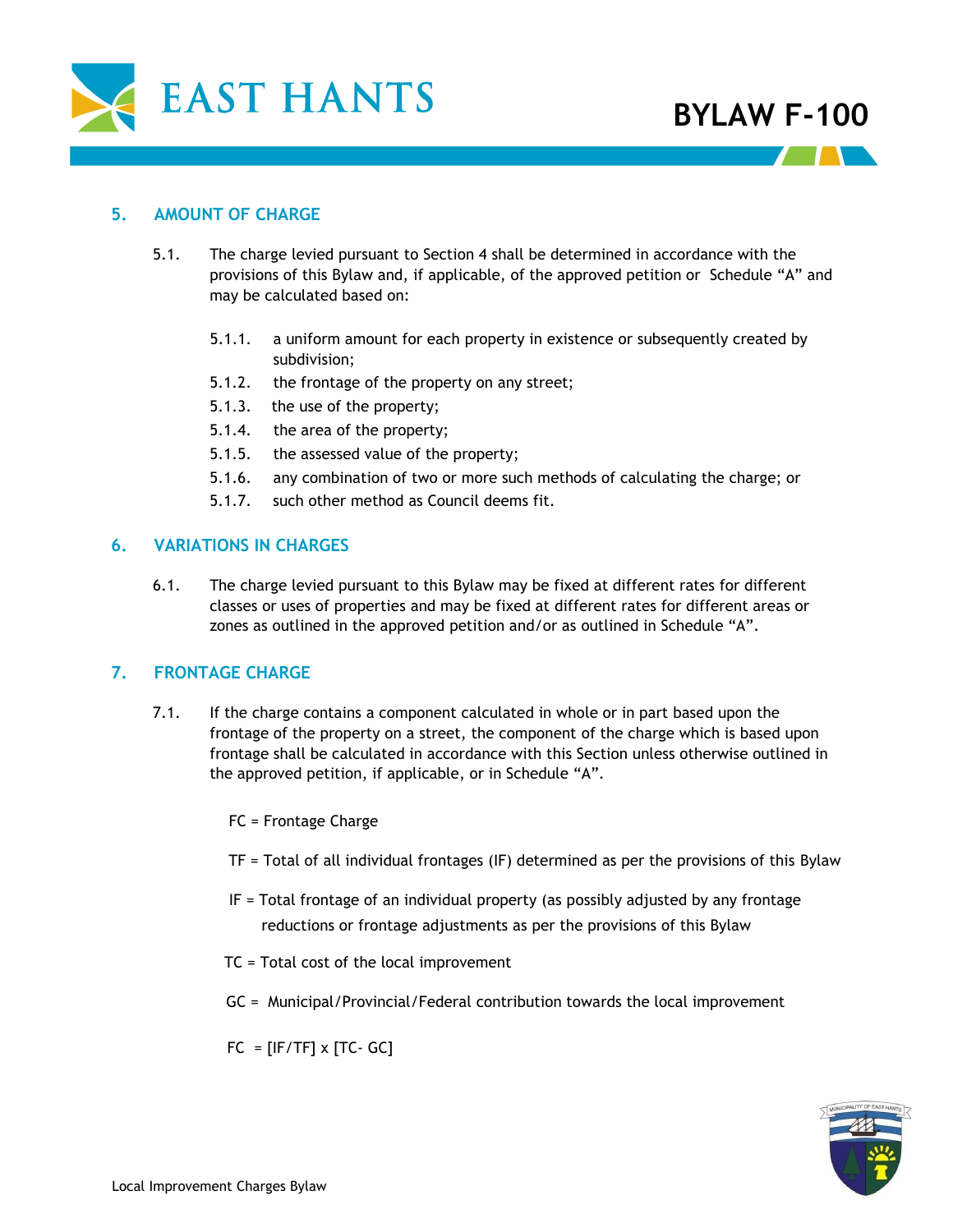

- 7.2. Subdivisions plans, deed descriptions, retracement plans and/or geographical information as deemed appropriate by the Municipality shall be used to determine the total frontage of an individual property
- 7.3. In the event of a dispute between a property owner and the Municipality as to any measurements of a property, the owner shall retain, at his or her sole expense, a Licensed Nova Scotia Land Surveyor, who shall certify the measurements of the property and submit the same to the Municipality.

#### **Frontage Reduction**

7.4. Where an owner can reasonably demonstrate, and provide evidence such as an environmental study or written confirmation from the Nova Scotia Department of Environment, that the property is unusable for development by reason of soil type, environmental hazard, or other natural factors that do not permit the land to be subdivided for the purpose of creating a lot, a frontage reduction of 75 percent shall be applied to the portion of unusable frontage. This proof must be provided prior to the inclusion of the local improvement into Schedule "A", if applicable, or approval of a petition by Council.

#### **Frontage Adjustments**

- 7.5. A minimum frontage may be established for each local improvement.
- 7.6. For lots, other than corner and through lots, which cannot be subdivided, the total frontage will be reduced to 150 feet.
- 7.7. For corner lots and through lots, where both streets adjacent to the property are subject to a local improvement, the total frontage will be adjusted as follows:
	- 7.6.1. For the longest frontage, the frontage will not be subject to any adjustment and will be charged 100 percent of the frontage;
	- 7.6.2. For the shortest frontage, the frontage will be reduced by 50 percent;
- 7.8. For corner lots and through lots, where one of the two streets is subject to a local improvement and the other street has previously been the subject of a local improvement, the property will only be charged for the portion of the frontage subject to the local improvement and the frontage will be reduced by 50 percent.
- 7.9. For corner lots or through lots, where one of the two streets is subject to a local improvement and the other streets has not been the subject of a local improvement, the property will only be charged for the portion of the frontage subject to the local improvement and there shall not be any adjustments to the total frontage.

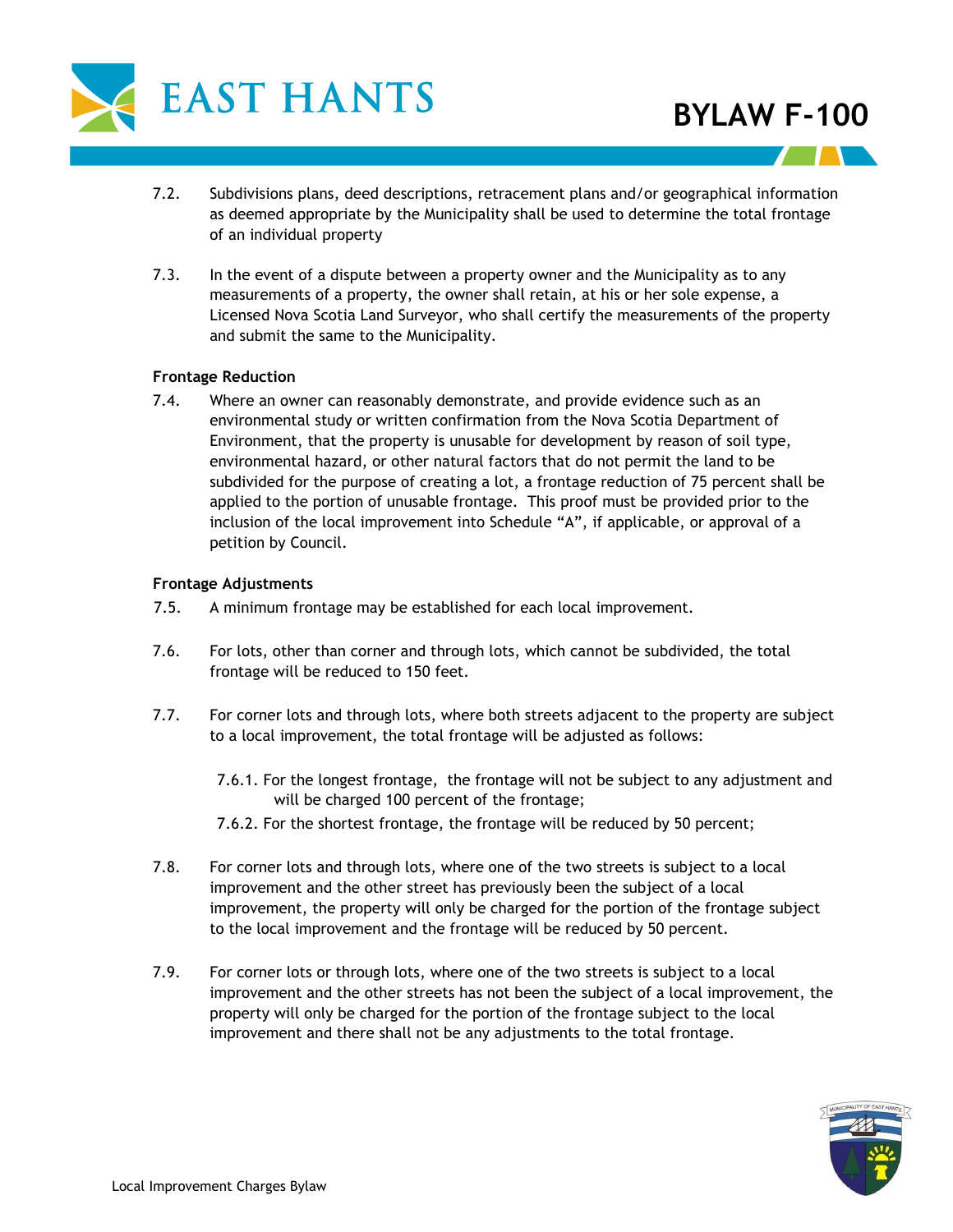

#### **8. EXEMPTIONS/ADJUSTMENTS TO CHARGES**

- 8.1. A property may be exempt from or given an adjustment to a charge if the property is considered to not benefit from the local improvement. An adjustment or exemption may be given when:
	- 8.1.1. a property is already serviced, or
	- 8.1.2. a property does not directly benefit from a local improvement and it cannot be reasonably argued that the local improvement provides an indirect benefit to the property, such as the ability to further subdivide and develop the property.
- 8.2. If frontage is the method of charge, the property may also be subject to any adjustment or reductions available in Section 7.
- 8.3. For greater clarity, a corner lot will be deemed to benefit from a local improvement on all streets that the property has frontage.
- 8.4. An additional exemption or adjustment may be given to a corner lot because of the size, configuration, topography or ground conditions of the property.
- 8.5. Properties given an exemption or adjustment to the charge under this Section will be identified in Schedule "A" or, if applicable, within the approved petition.

#### **9. ADMINISTRATIVE GUIDELINES**

- 9.1. Council may proceed with a local improvement at its own discretion or in response to a petition which receives majority approval.
- 9.2. Where a petition has been conducted and does not receive majority approval, Council will not proceed with a local improvement, at its own discretion, for a minimum of three years. Property owners are not prevented from requesting subsequent petitions within the three years timeframe.

#### **Initiating a petition**

- 9.3. The petition process may be initiated by:
	- 9.3.1. a request from the owners of at least two properties that would be subject to the petition, or
	- 9.3.2. a motion from Council directing Municipal staff to initiate the petition process.

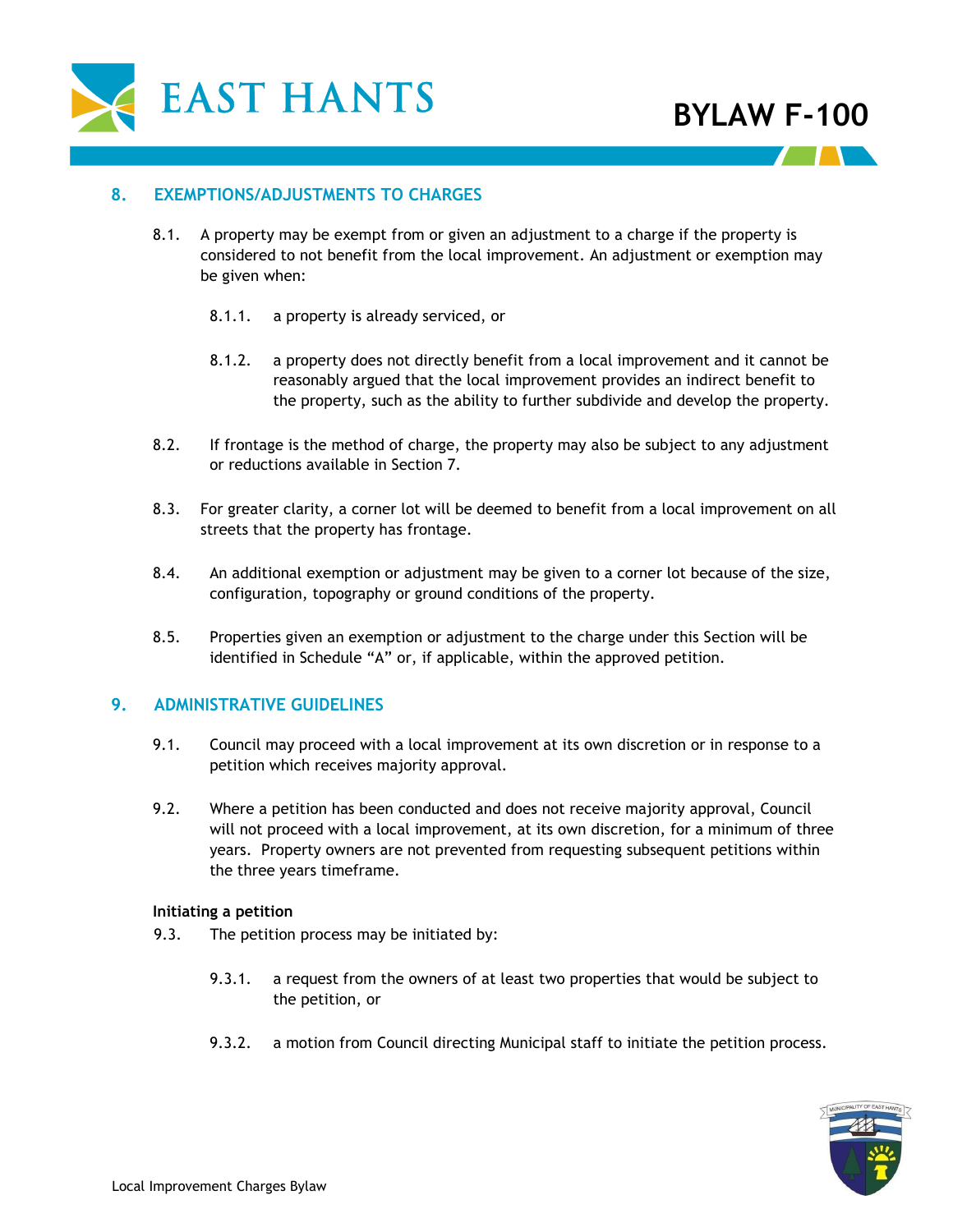

- 9.4. The petition request from property owners and the motion from Council must include: a description of the proposed local improvement, the desired method of charge, and the proposed charge area.
- 9.5. At Council's discretion, a petition may include properties fronting onto more than one street, whether those streets are contiguous or not;

#### **Processing a Petition**

- 9.6. The following steps shall be followed:
	- 9.6.1. The petition will be conducted by Municipal staff and they will be responsible for preparing the petition documents and package.
	- 9.6.2. The petition documents will include: a description of the local improvement and the method of charge, a map of the proposed charge area, the estimated total cost of the local improvement, the estimated cost for each property and the financing options.
	- 9.6.3. The petition documents will also include a letter explaining the local improvement process and will give each property owners an opportunity to vote YES or NO for the local improvement.
	- 9.6.4. The petition package and documents with a stamped return envelope will be sent by mail to the owners representing each property.
	- 9.6.5. The petition shall give owners at least 30 days to respond.

### **Approval of the Petition**

- 9.7. Where Council considers carrying out a local improvement on the basis of a petition, such charges would be considered only where there is at least majority approval for the local improvement.
	- 9.7.1. The properties representing at least 2/3 of the methodology used for the charge must be in favour of the petition. For example,
		- 9.7.1.1. if the charge is based on the area of the property, the properties representing at least 2/3 of the area would have to vote in favour.
		- 9.7.1.2. if the charge is based on the assessed value of the property, the properties representing at least 2/3 of the assessed value would have to vote in favour.

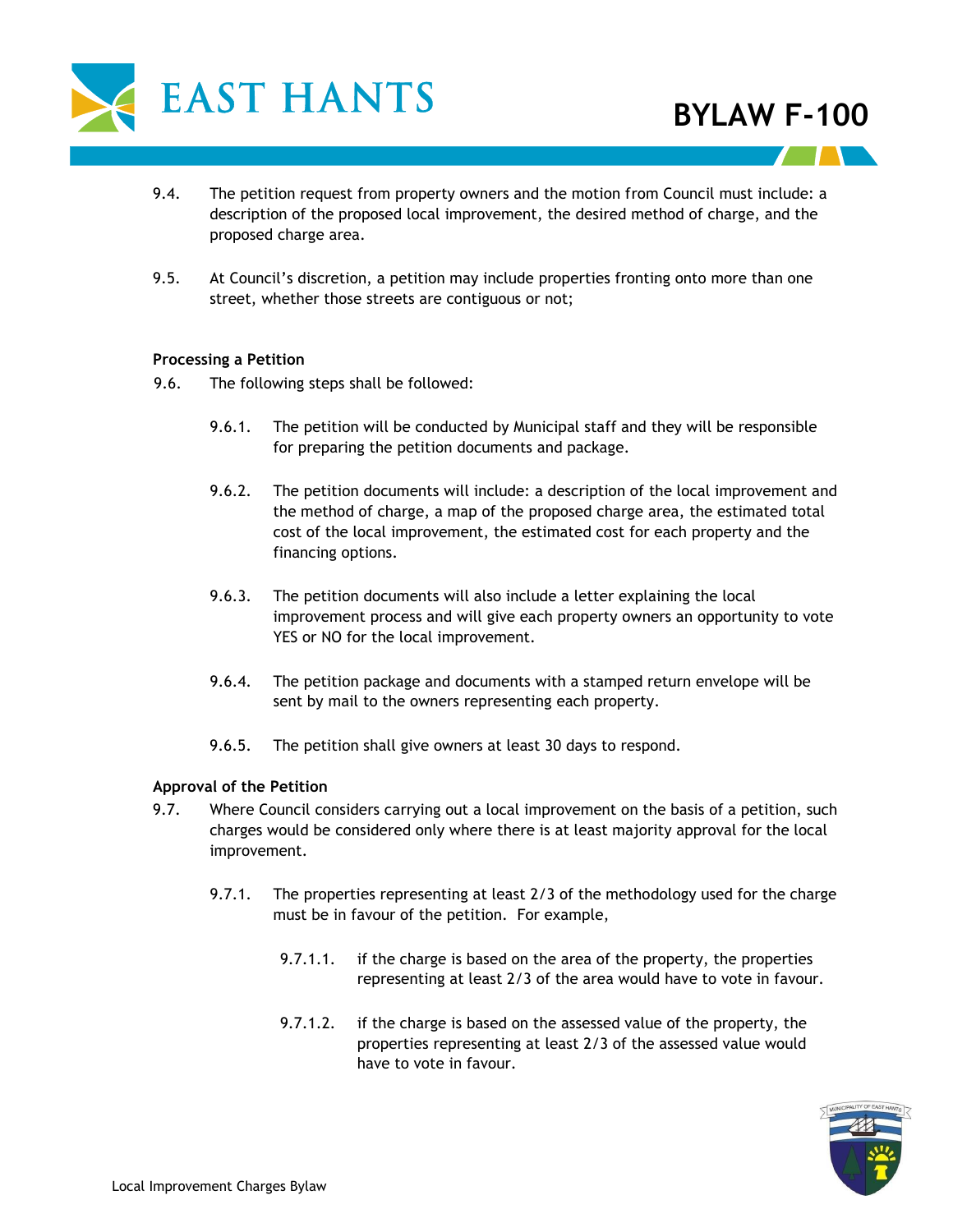

- 9.7.2. Regardless of the methodology used for the charge, the owners representing at least 2/3 of the total properties must be in favour for a petition.
- 9.8. Successful petitions are considered to be valid for a period of 5 years from the date of approval by Council. Within that time frame, the validity of the petition is not affected by the number of times any property may have changed owners.
- 9.9. In the event that the information relied upon by Council or staff to assess whether a petition has received majority approval later proves to be wrong, the decision based upon such information shall be as valid as if the information were correct.
- 9.10. If the Municipality does not receive a response from the owners by the petition deadline, the owners will be deemed to have voted NO and not being in favour of the local improvement.
- 9.11. In circumstances, there is more than one owner of a property, the property will be considered to be in favour of the local improvement when the majority (50 percent) of the owners has voted "YES" for the local improvement.

#### **Local improvement without a petition**

9.12. Where a local improvement is approved by Council without a petition, Council shall, by policy, determine a suitable method for advising residents affected by the decision taken under this Bylaw.

#### **Municipal contribution to local improvement**

9.13. For local improvements on streets owned by the Municipality, at its own discretion, Council may choose to make a financial contribution up to a maximum of ten (10) percent towards the cost of the local improvement.

## **10. LIEN**

- 10.1. A charge imposed pursuant to this Bylaw constitutes a first lien on the subject real property in the same manner and with the same effect as rates and taxes under the *Municipal Government Act* (Section 81(3)(f)).
- 10.2. A charge imposed pursuant to this Bylaw is collectable in the same manner as rates and taxes and, at the option of the Treasurer, collectable at the same time and by the same proceedings, as rates and taxes.
- 10.3. The liens against the real property become effective on the earliest of the date on which the interim charge is imposed or the Engineer files with the Treasurer a certificate that the improvement has been completed.

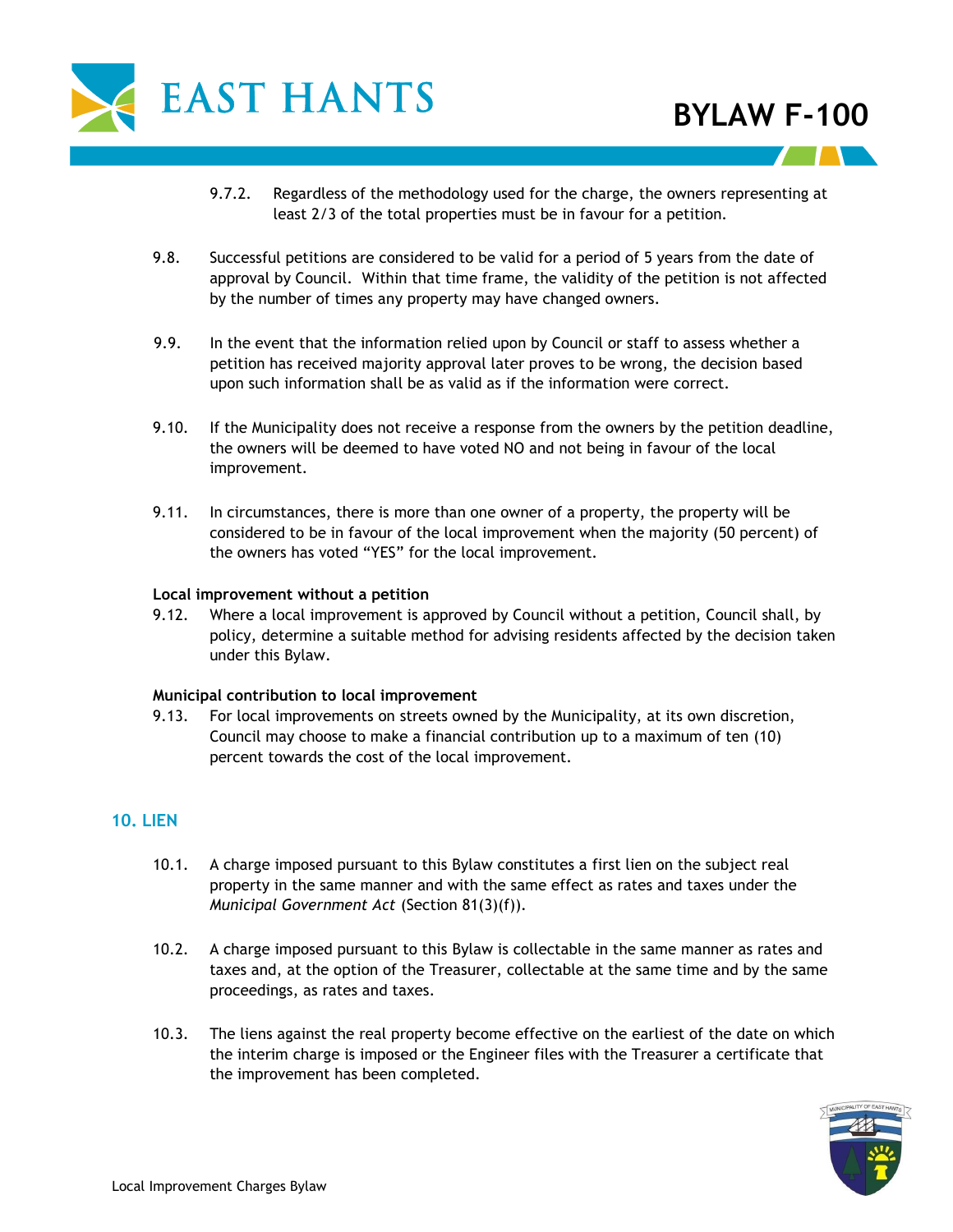

- 10.4. The lien provided for in this Bylaw shall remain in effect until the charge plus interest has been paid in full.
- 10.5. Where a property subject to a lien is subdivided, the unpaid amount of the charge plus interest shall be apportioned among the new lots according to the assessed value that the new lots have in relation to the total assessed value of the entire property before subdivision.

### **11. INTEREST**

11.1. Interest shall accrue on charges outstanding from the due date forward, at the same rate as for other outstanding taxes. The due date is the date of completion or the date that installments are due if the annual payment option is available.

### **12. REPAYMENT OF THE CHARGE**

- 12.1. At the option of the owner(s) of a property which is subject to a charge, the charge may be paid in either of the following ways:
	- 12.1.1. by payment, in full, at the time of invoicing by the Municipality; or
	- 12.1.2. by annual installments. In the event of default of payment of an installment, the whole balance shall become due and payable without notice or demand.
- 12.2. The term of repayment shall be outlined either in Schedule "A", or in the wording of the approved petition, or in the Council motion approving the project. Annual installments shall not exceed 25 years.
- 12.3. The property owner(s) shall have one month from the date of their initial notice of amounts owing, to notify the Treasurer, in writing, which financing option has been selected. If there is no written notification, the property owner(s) shall be deemed to have selected the annual payment option.

### **13. AMENDMENT TO THE BYLAW**

Any amendment to this Bylaw shall not affect existing projects outlined in Schedule A unless expressly intended to do so through an amendment to the Schedule.

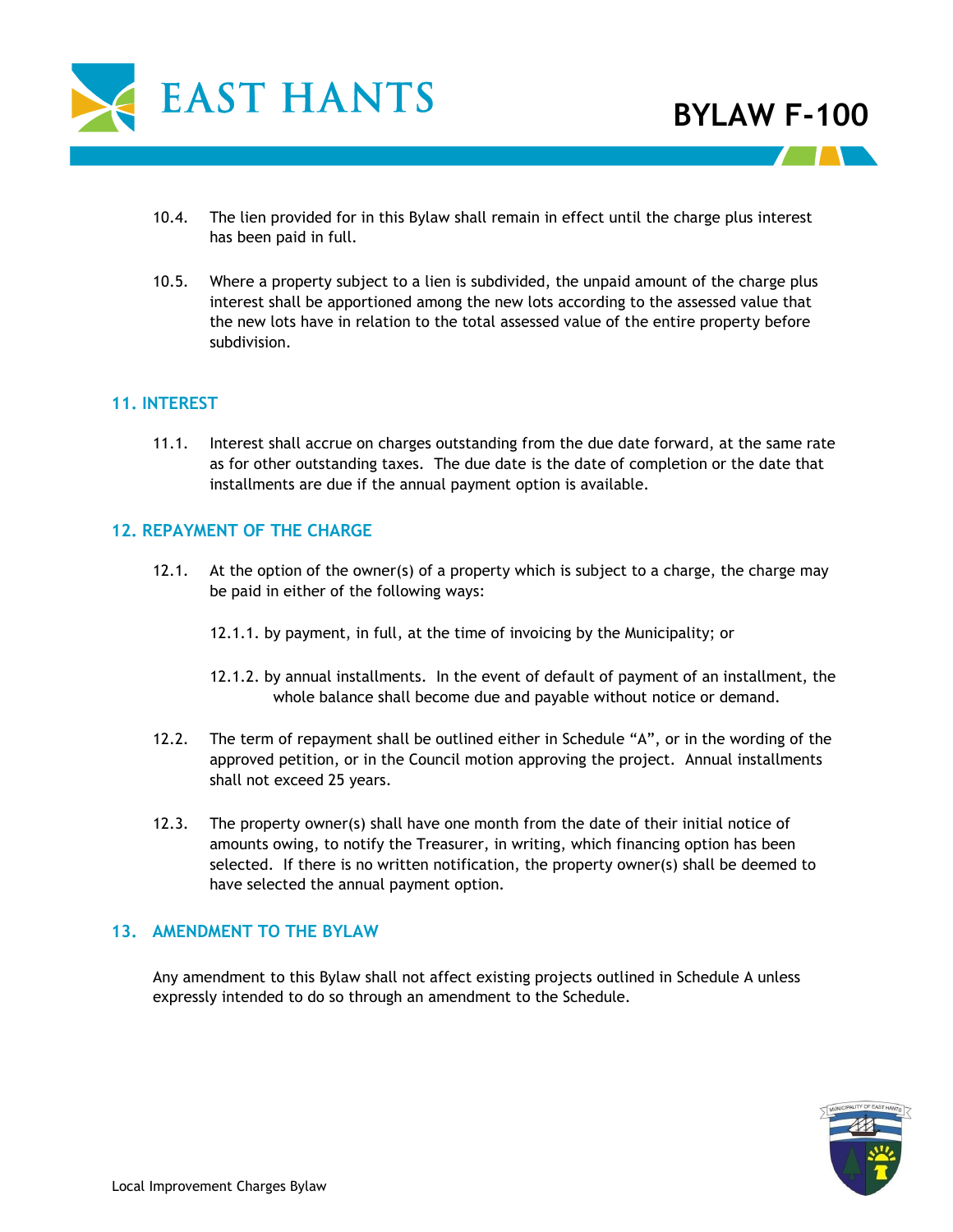

**TELESCOPE** 

### **14. REPEAL AND REPLACE**

The previous version, and all other versions of the Local Improvement Charges Bylaw, are repealed and replaced by this version.

I, Kim Ramsay, Municipal Clerk of the Municipality of East Hants, hereby certify that the above noted Bylaw was passed at a meeting of the East Hants Municipal Council on

> CAO/Municipal Clerk Kim Ramsay, CPA, CMA,

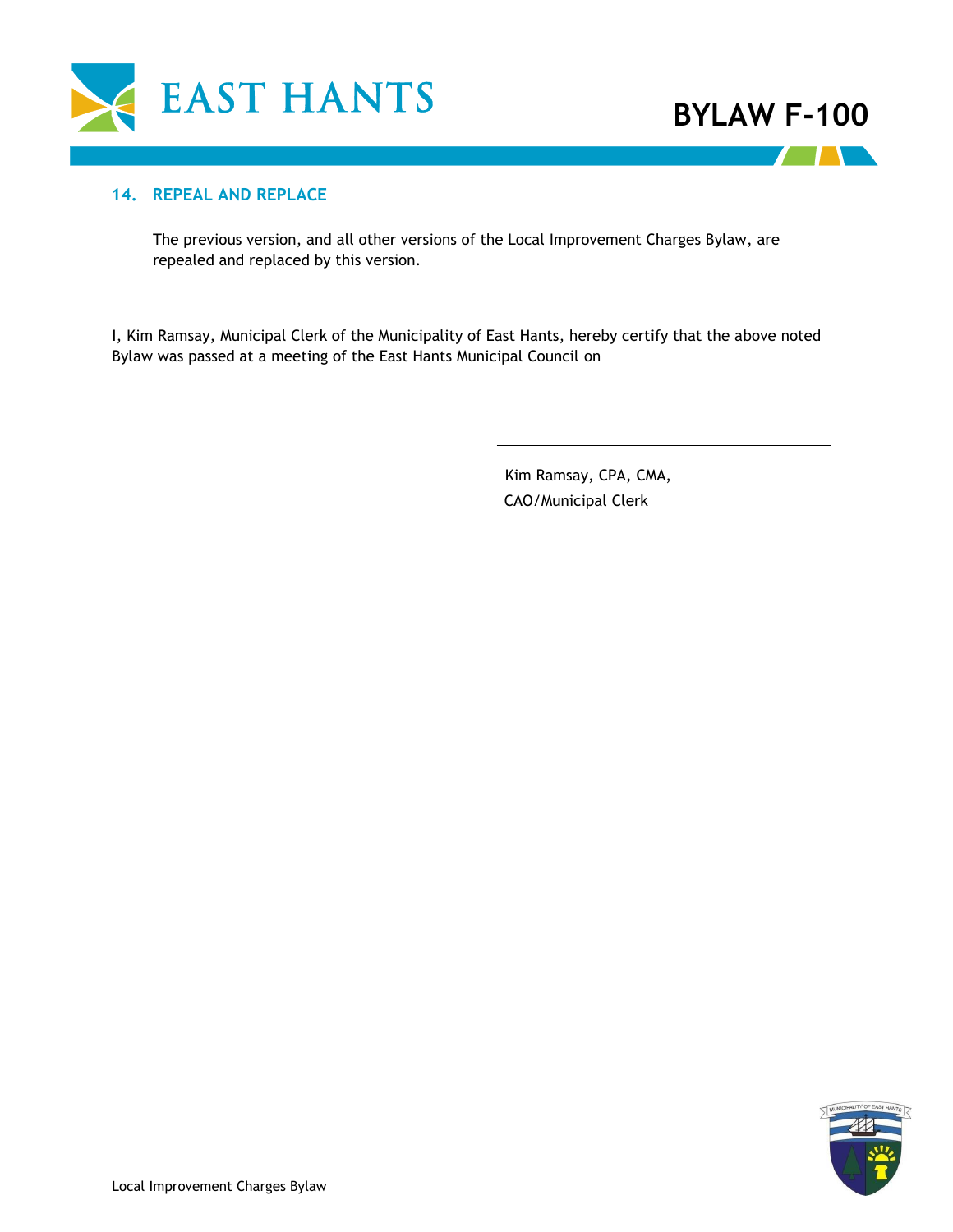

**THE REAL** 

| <b>Bylaw Adoption (139B)</b> |                    | Amendment 139B-6                   |                    |
|------------------------------|--------------------|------------------------------------|--------------------|
| <b>First Reading</b>         | November 19, 2002  | <b>First Reading</b>               | February 5, 2009   |
| Notice Publication           | November 27, 2002  | <b>Notice Publication</b>          | June 10, 2009      |
| Second Reading & Enactment   | December 17, 2002  | Second Reading & Enactment         | June 24, 2009      |
| <b>Final Publication</b>     | January 8, 2003    | <b>Final Publication</b>           | July 1, 2009       |
| Amendment 139B-1             |                    | Amendment 164                      |                    |
| <b>First Reading</b>         | March 18, 2003     | <b>First Reading</b>               | February 23, 2011  |
| <b>Notice Publication</b>    | March 26, 2003     | <b>Notice Publication</b>          | March 9, 2011      |
| Second Reading & Enactment   | May 20, 2003       | Second Reading & Enactment         | March 23, 2011     |
| <b>Final Publication</b>     | May 28, 2003       | <b>Final Publication</b>           | March 30, 2011     |
| Amendment 139B-2             |                    | <b>Amendment F-100</b>             |                    |
| <b>First Reading</b>         | August 19, 2003    | <b>First Reading</b>               | July 25, 2012      |
| <b>Notice Publication</b>    | August 27, 2003    | <b>Notice Publication</b>          | August 1, 2012     |
| Second Reading & Enactment   | September 16, 2003 | Second Reading & Enactment         | September 26, 2012 |
| <b>Final Publication</b>     | September 24, 2003 | <b>Final Publication</b>           | October 3, 2012    |
| Amendment 139B-3             |                    | Amendment F-100-1                  |                    |
| <b>First Reading</b>         | June 30, 2004      | <b>First Reading</b>               | December 19, 2012  |
| <b>Notice Publication</b>    | October 11, 2004   | <b>Notice Publication</b>          | Jan 9, 2013        |
| Second Reading & Enactment   | October 25, 2004   | Second Reading & Enactment         | January 23, 2013   |
| <b>Final Publication</b>     | November 3, 2004   | <b>Final Publication</b>           | January 30, 2013   |
| Amendment 139B-4             |                    | Amendment F-100-2 (Re-named F-100) |                    |
| <b>First Reading</b>         | April 24, 2008     | <b>First Reading</b>               | February 26, 2014  |
| <b>Notice Publication</b>    | May 7, 2008        | <b>Notice Publication</b>          | March 12, 2014     |
| Second Reading & Enactment   | May 20, 2008       | Second Reading & Enactment         | April 23, 2014     |
| <b>Final Publication</b>     | May 27, 2008       | <b>Final Publication</b>           | May 14, 2014       |
| Amendment 139B-5             |                    | Amendment F-100-3 (F-100)          |                    |
| <b>First Reading</b>         | August 28, 2008    | <b>First Reading</b>               | May 27, 2015       |
| <b>Notice Publication</b>    | September 3, 2008  | <b>Notice Publication</b>          | June 10, 2015      |
| Second Reading & Enactment   | September 25, 2008 | Second Reading & Enactment         | June 24, 2015      |
| <b>Final Publication</b>     | October 1, 2008    | <b>Final Publication</b>           | July 8, 2015       |

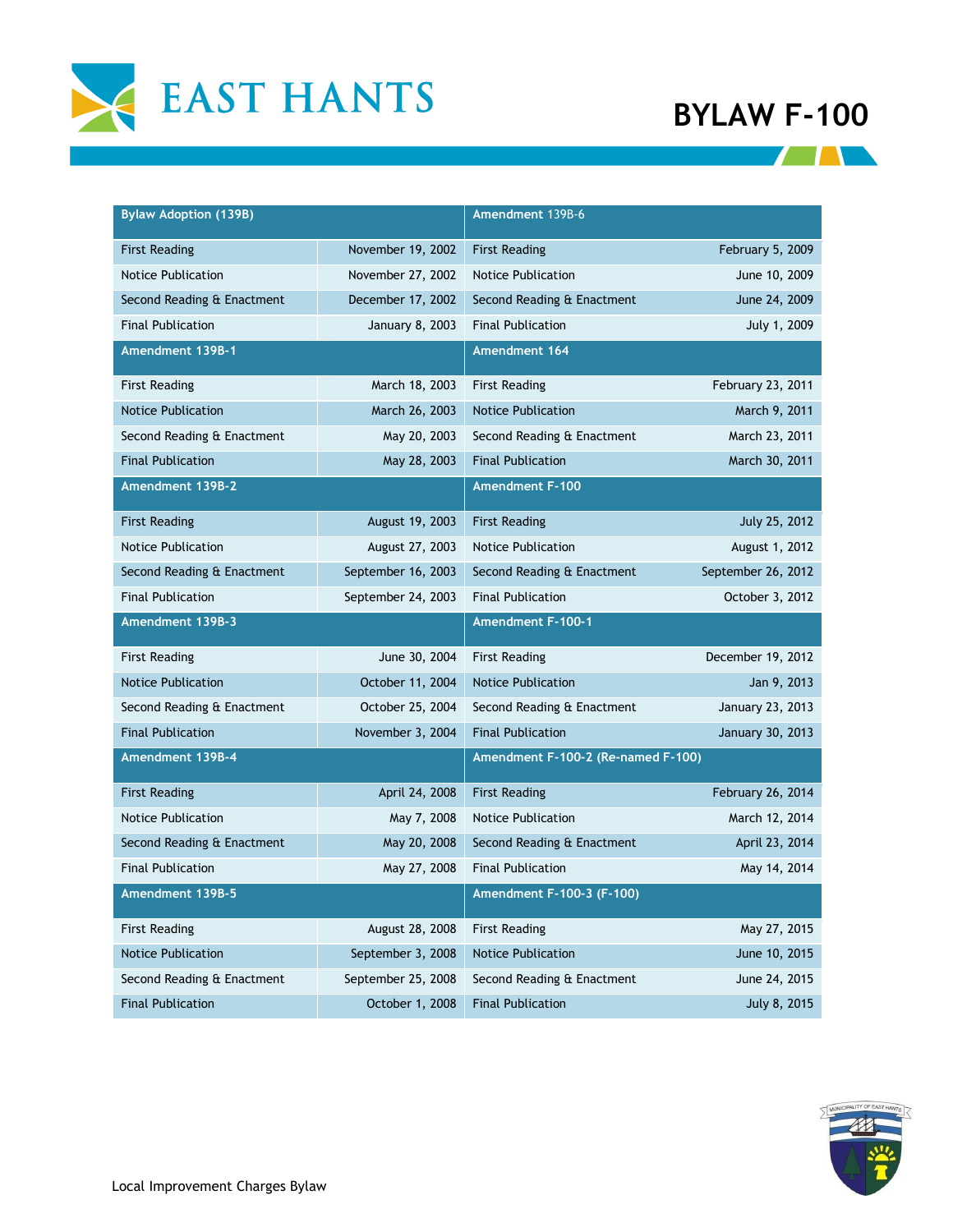



| Bylaw Adoption - Amendment F-100-4 (F-100)           |                |  |  |  |
|------------------------------------------------------|----------------|--|--|--|
| <b>First Reading:</b>                                | March 29, 2017 |  |  |  |
| Website and Social Media Notifications:              | March 30, 2017 |  |  |  |
| Formal Notice of Publication:                        | April 12, 2017 |  |  |  |
| Second Reading:                                      | April 26, 2017 |  |  |  |
| Website and Social Media Notifications:              | April 27, 2017 |  |  |  |
| Formal Final Publication and Enactment:              | May 10, 2017   |  |  |  |
| Enacted Bylaw posted to website:                     | May 10, 2017   |  |  |  |
| Notice to Service Nova Scotia & Municipal Relations: | May 10, 2017   |  |  |  |

| Bylaw Adoption - Amendment F-100-5 (F-100)           |                |  |  |  |
|------------------------------------------------------|----------------|--|--|--|
| First Reading:                                       | April 24, 2019 |  |  |  |
| Website and Social Media Notifications:              | April 25, 2019 |  |  |  |
| Formal Notice of Publication:                        | May 8, 2019    |  |  |  |
| Second Reading:                                      | June 26, 2019  |  |  |  |
| Website and Social Media Notifications:              | July 10, 2019  |  |  |  |
| Formal Final Publication and Enactment:              | July 10, 2019  |  |  |  |
| Enacted Bylaw posted to website:                     | July 10, 2019  |  |  |  |
| Notice to Service Nova Scotia & Municipal Relations: | July 10, 2019  |  |  |  |

| Bylaw Adoption - Amendment F-100-6 (F-100)           |                    |  |  |  |
|------------------------------------------------------|--------------------|--|--|--|
| <b>First Reading:</b>                                | September 25, 2019 |  |  |  |
| Website and Social Media Notifications:              | October 9, 2019    |  |  |  |
| Formal Notice of Publication:                        | October 9, 2019    |  |  |  |
| Second Reading:                                      | October 23, 2019   |  |  |  |
| Website and Social Media Notifications:              | October 24, 2019   |  |  |  |
| Formal Final Publication and Enactment:              | November 6, 2019   |  |  |  |
| Enacted Bylaw posted to website:                     | November 6, 2019   |  |  |  |
| Notice to Service Nova Scotia & Municipal Relations: | November 6, 2019   |  |  |  |

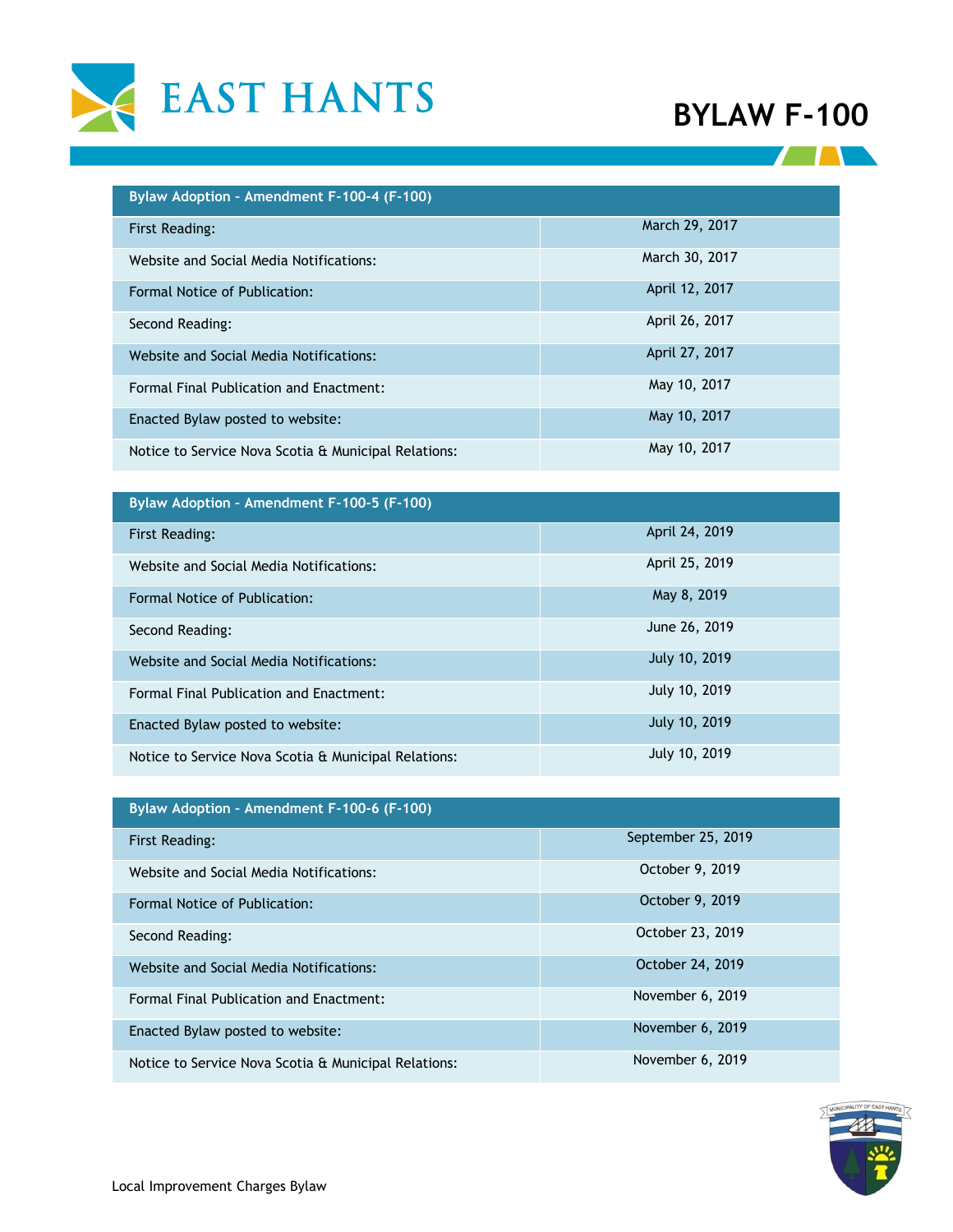

**All Development** 

| <b>Version Log</b> | <b>Amendment Description</b>                                                                                                                                                                                                                                                                                                                                                 | <b>Council Approval</b><br><b>Date</b> |
|--------------------|------------------------------------------------------------------------------------------------------------------------------------------------------------------------------------------------------------------------------------------------------------------------------------------------------------------------------------------------------------------------------|----------------------------------------|
| 139B               | Establishes the manner in which the municipality may impose, fix and<br>provide methods of enforcing payment of charges for types of local<br>improvement.                                                                                                                                                                                                                   | December 17, 2002                      |
| 139B-1             | Establishes the following projects as local improvements: Park Road<br>upgrade and extension 2003, and Park Road sewer extension 2003.                                                                                                                                                                                                                                       | May 20, 2003                           |
| 139B-2             | Establishes the street paving of Hampton Green, Elmsdale as a local<br>improvement.                                                                                                                                                                                                                                                                                          | September 16, 2003                     |
| 139B-3             | Clarifies terms of existing bylaw and establishes the following projects<br>as local improvements: Extension of Sewer and Water Services<br>(Highway #214) and Extension of Sewer and Water Services (Station<br>Road, Enfield)                                                                                                                                              | October 25, 2004                       |
| 139B-4             | Establishes the following projects as local improvements: Park Road<br>upgrade and extension 2008, and Park Road sewer extension 2008.                                                                                                                                                                                                                                       | May 20, 2008                           |
| 139B-5             | Expands definition section and to clarify the manner in which council<br>will determine whether or not majority approval has been obtained.                                                                                                                                                                                                                                  | September 25, 2008                     |
| 139B-6             | Amends "Schedule A" to include the paving of Morning Breeze Drive,<br>Mount Uniacke, to include the project as a local improvement.                                                                                                                                                                                                                                          | June 24, 2009                          |
| 164                | Establishes council discretion, re-defines minimum frontage, adds<br>that a petition may include properties fronting onto more than one<br>street, outlines the petition process, and re-numbers the bylaw.                                                                                                                                                                  | March 30, 2011                         |
| $F-100$            | Amends "Schedule A" to include the 2012 extension of Park Road, to<br>include the project as a local improvement, and re-numbers the<br>bylaw.                                                                                                                                                                                                                               | September 26, 2012                     |
| $F - 100 - 1$      | Amends "Schedule A" (Park Road Extension 2012) to add financing<br>options of local improvement charges for property owners.                                                                                                                                                                                                                                                 | January 23, 2013                       |
| $F - 100 - 2$      | Add the definition of corner lot, charge, frontage, municipality<br>subdividable lot & through lot, changes to the frontage adjustment<br>regulations and general housekeeping changes; Renamed F-100                                                                                                                                                                        | April 23,2014                          |
| $F-100-3$          | A sub-project was added to Schedule "A" - 2 Extension of Sewer and<br>Water Services Highway #214 which sets out the provisions for<br>connection of PID 45085248 to Municipal sewer and water services;<br>and AAN 04844092 was replaced with AAN 07884494 under Schedule<br>"A" - 2 Extension of Sewer and Water Services Highway #214 (a) ;<br>Continue to be Named F-100 | June 24, 2015                          |
| $F-100-4$          | Amends "Schedule A" to include the 2016 serviceable boundary<br>extension on Hwy 214, setting fees for water and wastewater<br>connection that are consistent with the original petition of Hwy 214<br>and Country Lane water and wastewater extension in Elmsdale.<br>Article 2, section i), ii) and iii) (later was added)                                                 | April 26, 2017                         |
| $F-100-5$          | Amends "Schedule A" to outline a charge for PIDs 45393410 and<br>45342938 to use the Enfield water transmission main extension as<br>distribution infrastructure for any development, through hooking<br>service laterals and distribution mains into the transmission main.                                                                                                 | June 26, 2019                          |

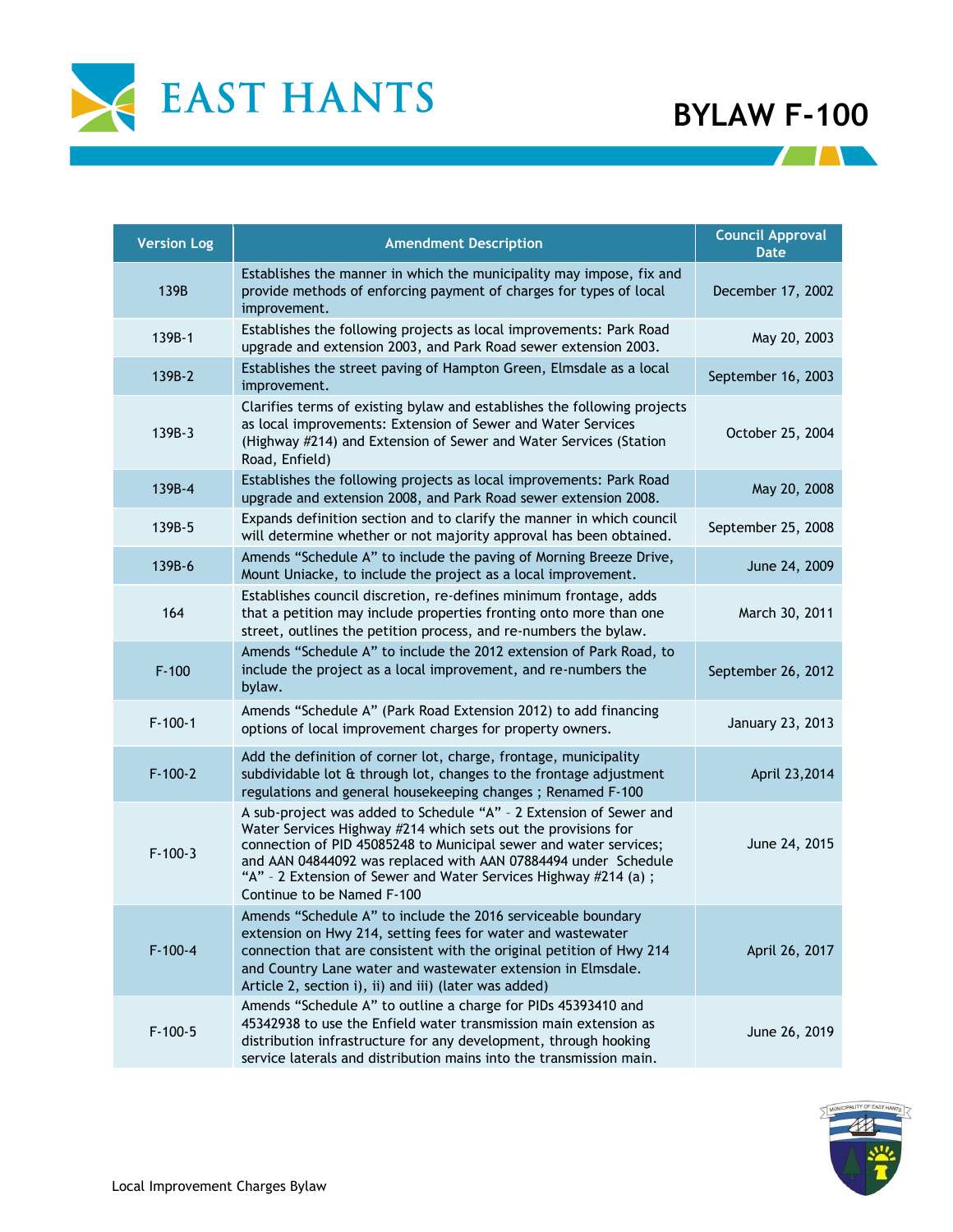

**THE REAL** 

| $F-100-6$     | Amends "Schedule A" to outline a charge for PIDs 45367539, 45336930,<br>and 45140662 connecting to <street> for the 2019 Uniacke Business<br/>Park Expansion.</street> | October 23, 2019 |
|---------------|------------------------------------------------------------------------------------------------------------------------------------------------------------------------|------------------|
| $F - 100 - 7$ | Amends "Schedule A" to update new street names in Section 6 and add<br>Section 7, Section 8, Section 9.                                                                |                  |

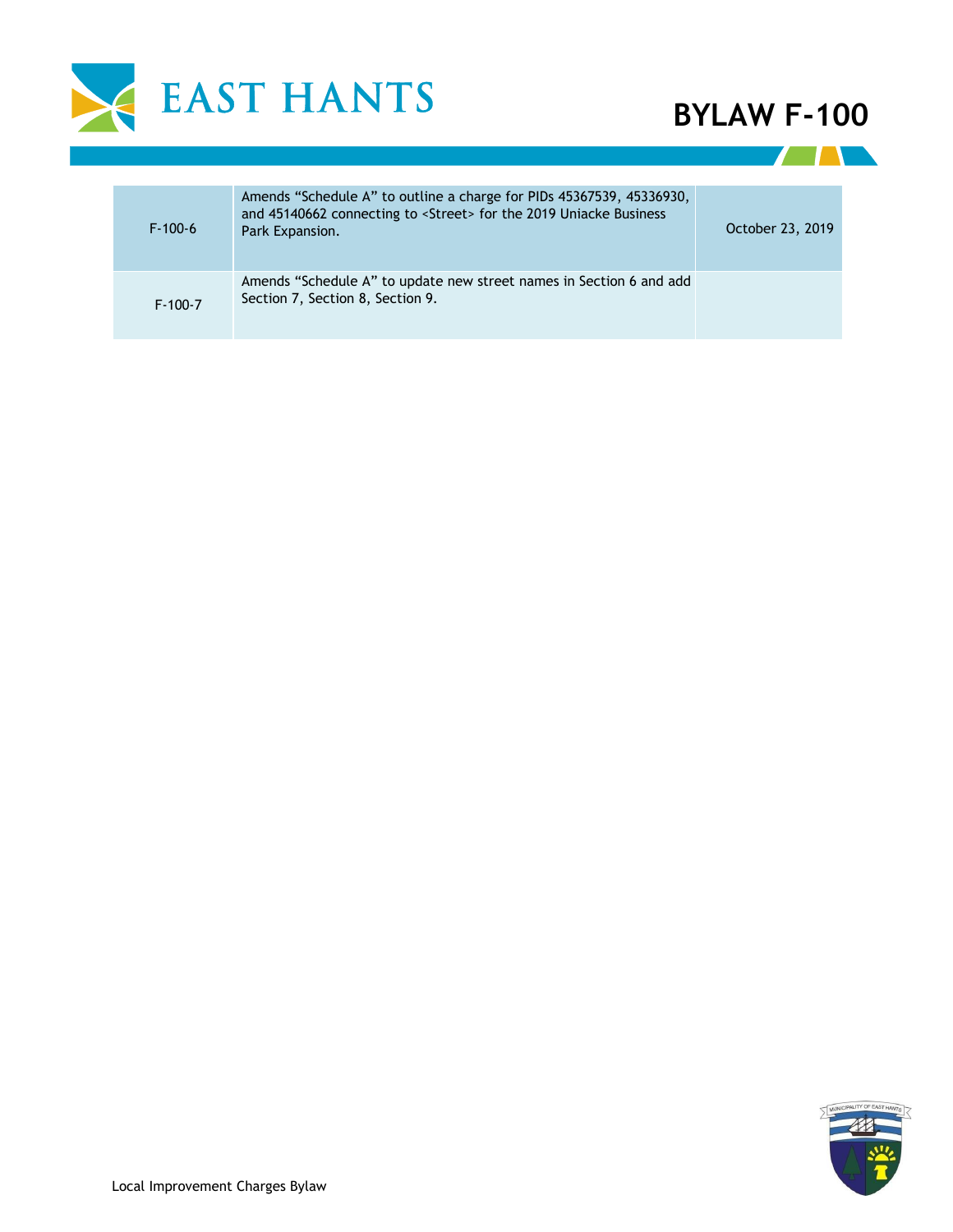

# **SCHEDULE "A"**

## **1. PARK ROAD UPGRADE AND EXTENSION 2003**

- (a) The project will involve the upgrade and extension of Park Road by 120 feet.
- (b) Properties with the following PID numbers shall be subject to the local improvement charge to the extent that they front on the upgrade/improvement:

- (c) The local improvement charges will be based upon the total foot frontage of the properties abutting the work completed under the project. An interim charge of \$61.00 per foot shall be levied. Final amounts will be confirmed and billed within 90 days of project completion.
- (d) The cost of the project shall exclude long term financing charges. The charge will be subject to an interest rate of 0%.

### **2. EXTENSION OF SEWER AND WATER SERVICES HIGHWAY #214**

- **i) 2004 Service Extension – Complete 2005/2006**
- (a) The project will involve the design and construction of sewer and water service to 17 properties fronting on the #214 Highway or on Country Lane in Elmsdale including AAN's 04861779, 01586793, 04476999, 00130443, 00591742, 02670933, 04598598, 03630544, 04784081, 01817485, 07884494, 04844084, 01577913, 01575651, 04316274, 04844157, 01639331).
- (b) An equal charge per property will be calculated based on 35% of the project costs. Based on pre-design estimates, the charge will be \$7,610 per property based on 17 existing properties to be serviced but the amount may vary depending on a confirmed calculation based on actual cost of the project.
- (c) Infrastructure charges will also be levied as each property is connected to the system. If the owner chooses to connect as the service extension is being done they can choose an option to blend those infrastructure charges along with the local improvement charge into a 10-year financing option at the financing rate obtained by the Municipality from the Municipal Finance Corporation (estimated at 6%). A 30-day period will be given in which to decide on whether to choose the upfront or 10-year payment option. Failure to notify the Municipality of the choice we will be deemed to be selection of the upfront option.

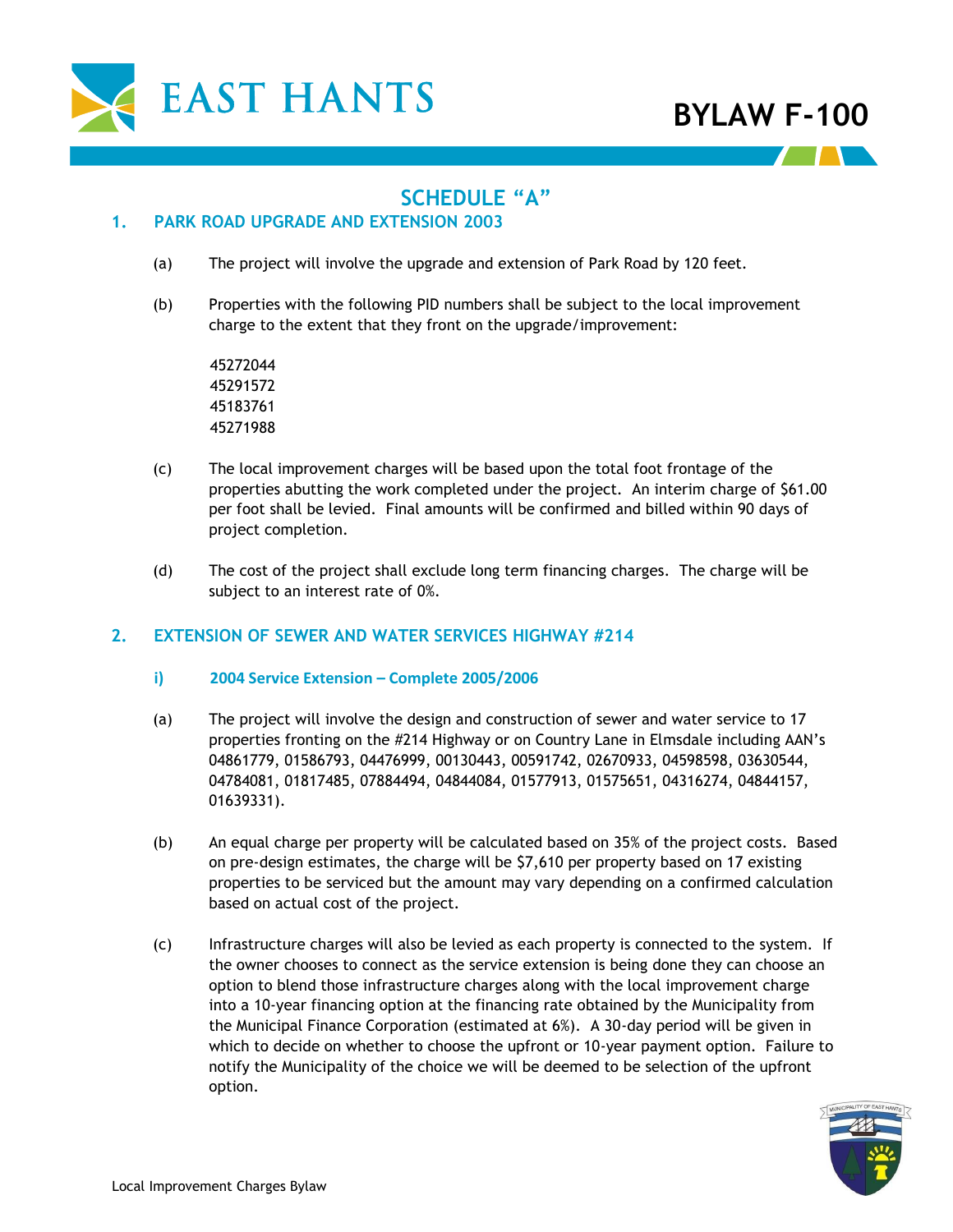

- (d) Properties which do not connect immediately will be eligible for the 10-year financing option for the local improvement charge, but any infrastructure fees assessed when connection takes place will be due and payable at that time and will not be eligible for long-term financing. Charges assessed for properties, which change to other than a single or two-unit residential dwelling or are created after the completion of the project will not be extended the long-term financing option. The resulting lien will be immediately collectable.
- (e) We understand that if for any reason, a lot that may be serviced as a result of this project is exempt from the levy of Infrastructure charges, that lot will pay double the fee calculated in (b) above (as calculated at the initiation of the project).
- (f) This project pertains to land that extends only 150 feet back from either Highway 214 or Country Lane. Any development of land beyond this 150 foot depth is not eligible to be serviced under the provisions of this petition.
- (g) Only the southern-most 100-feet of frontage of property PID 45085289 (Carmie's Day Care Property owned by Giansante) is eligible to be serviced under the provisions of this petition.
- (h) Any new lot created, subsequent to the project, within the land mass provided for in this project (see f) will be charged a fee of \$19,473.
- (i) Any costs associated with servicing our properties beyond the service laterals to property lines (generally considered to be where the road right-of-way ends) is the responsibility of the property owner and that the work must be carried out by the property owner and must be in compliance with all Municipal Standards.
- (j) All charges assessed are liens against the related property regardless whether the property is hooked into the service or not.
- (k) Upon completion of the project, properties will immediately be charged with an area rate for sewer service and public fire protection (hydrants) based on the assessed value of our properties. These rates change from year-to-year and are charged regardless of whether or not properties are connected to the system or not.
- (l) Properties will also be charged for the water service on the basis of a base charge per quarter and a usage fee per 1,000 gallons or cubic metre of water used at the rates in effect in the Regional Water Utility.

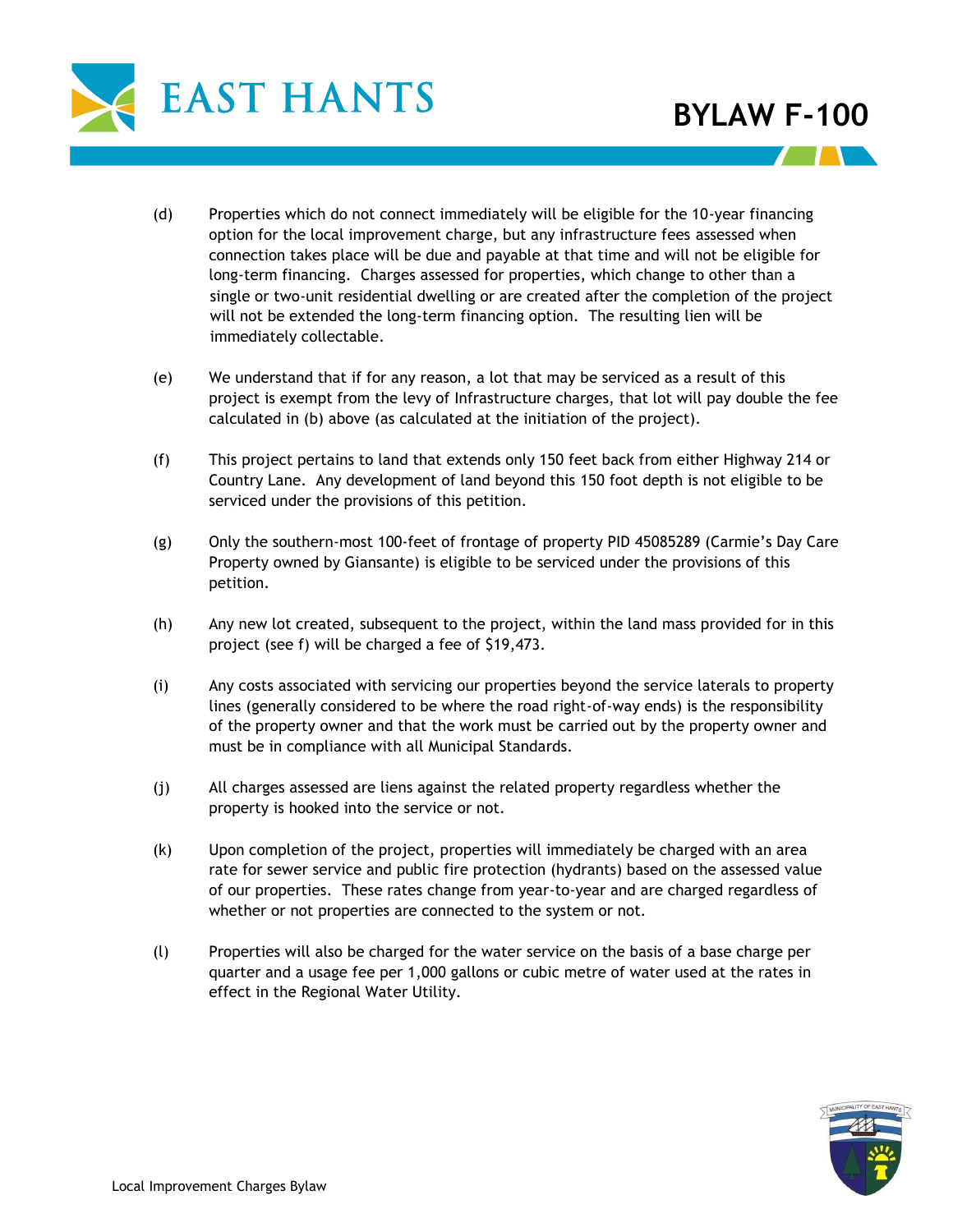

#### **ii) Provision of Municipal Sewer and Water to PID 45085248 (2015)**

- (m) The project will involve the provision of Municipal sewer and water services to PID 45085248, within a land mass that extends 150 feet back from Highway 214 and extends 300 feet from the southern-most corner of frontage along Highway 214.
- (n) A fee in the sum of \$19,473 will be charged to PID 45085248, and any new lot created from PID 45085248 (within the land mass provided for in this project) will be charged a fee of \$19,473. This fee is due immediately upon the passing of this bylaw or upon the registration of final plan of subdivision at the Registry of Deeds for the creation of any new lot.
- (o) PID 45085248 and any new lot created from the same parcel of land will be subject to connection infrastructure fees, due when the building permit is issued.
- (p) All of PID 45085248 will begin to pay the urban service rate upon passing of this bylaw.
- (q) Long-term financing options are not available for the charges outlined in (n) and (o).
- **iii) Extension of Serviceable Boundary Highway 214 – 2016**
- (r) In 2016, the serviceable boundary (known as the South Corridor & Commercial Growth Management Area) was extended through the Municipal Plan Review to include PIDs 45400033, 45085271, 45085297, 45085305, 45085313, 45204302, 45085255, and 45395993. The extension includes lands beyond 150 feet on PIDs 45085248, 45085198, 45085206 and 45085289 and the land extending past the southern-most 100-feet of frontage of property PID 45085289.
- (s) New service connections that connect directly to the water and sewer mains extended as part of the 2004 Service Extension shall be charged a fee of \$19,473, provided that the landmass charged under sections (b), (h) and (n) shall be exempt. This fee is due immediately upon application for a building permit and/or connection request.
- (t) New water and sewer mains that connect directly to the water and sewer mains extended as part of the 2004 Service Extension shall be charged a fee of \$19,473. Subsequent service connections to these mains will not be charged.
- (u) For the purposes of section (s), separate properties serviced by the same service connection shall be deemed separate service connections.
- (v) Notwithstanding Infrastructure Charges Bylaw Clause 4.1.1.1, infrastructure charges will be levied for each new service connection.

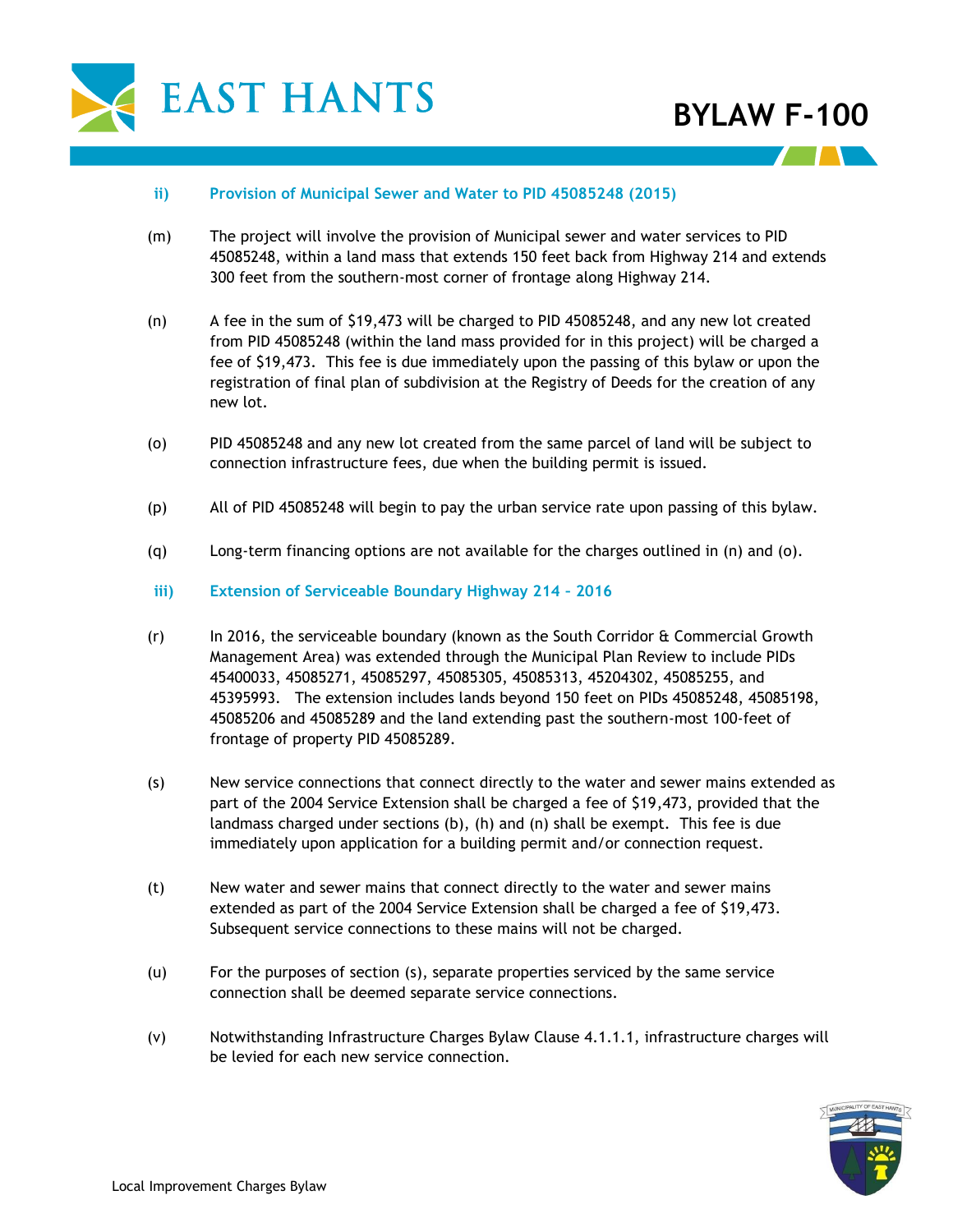

- (w) Any new lots created within the extension area will be subject to the provisions of this section (iii).
- (x) When a building permit and/or service connection is issued, the property tax account will immediately be subject to the Urban Service Rate.
- (y) If a property or portion of a property that does not front on the 2004 Service Extension is serviced under this Bylaw, the said property or portion of a property may be subject to future local improvement charges relating to service extensions that do front on the said property or portion of a property, regardless of fees already paid.
- (z) All charges assessed are liens against the related property regardless whether the property has a service connection or not.
- (aa) Long-term financing options are not available for the charges outlined in this section (iii).

### **3. EXTENSION OF SEWER AND WATER SERVICES STATION ROAD – ENFIELD**

- **(a)** The project will involve the design and construction of sewer and water systems to service properties fronting on or accessed from Station Road in Enfield including AAN's 04601483, 03129922, 07876017, 01309366, 02713217 and 03128911.
- **(b)** An equal charge per property will be calculated based on 35% of the project costs and allocated to the seven properties that could be serviced as a result of the work. Based on pre-design estimates the charge will be \$3,997.00 per property but the amount may vary depending on a confirmed calculation based on actual cost of the project. The Osborne/Brown property (AAN 01108204) while one of the seven properties included for "per unit" calculation, will not be subject to charge for the project because they are already full serviced. Their "portion" will be absorbed by the system. Costs associated with the water main and/or laterals coming off the pipes in the Station Road to the properties already serviced by the old "parker" water system (Doyle – AAN 03128822, McDowell – AAN 02713217 and AAN 03128911) will not be charged to the project but will be absorbed by the systems.
- **(c)** In addition to the local improvement fee noted above, infrastructure charges will also be levied when properties are connected to the new system unless the property already had that service prior to the project, i.e. those who currently have water service will not pay the water infrastructure charge. If the property owner chooses to connect as the service extension is being done, they can choose an option to blend those infrastructure charges, along with the local improvement charge, into a 10-year financing option at the financing rate obtained by the Municipality from the Municipal Finance Corporation (currently estimated at 6%). A 30-day period in which to decide on whether to choose the upfront or 10-year payment option will be given. Property owners who fail to notify the

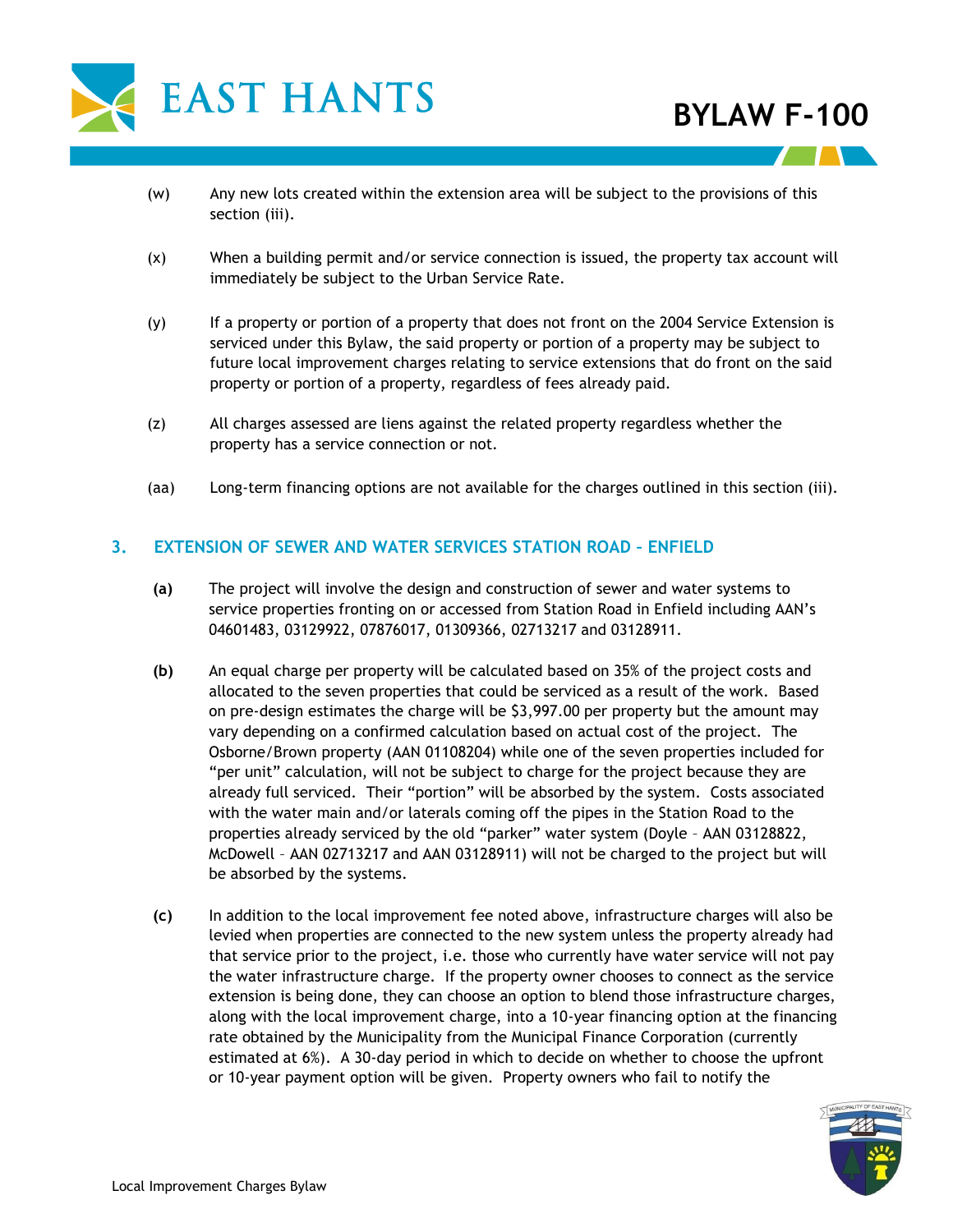

Municipality of choice will be deemed to have selected the upfront option. A sewer connection fee of \$500 per single unit premise will also be due and payable and will have no financing option associated with it.

- **(d)** If a property owner chooses not to connect immediately the local improvement charge is still due and payable and the 10-year financing option is still available for the local improvement charge but any Infrastructure Fees assessed when the property ultimately connects will be due and payable at that time and will not be eligible for long-term financing. Charges assessed for properties, which change to other than a single or twounit residential dwelling use or are created after the completion of the project will not be extended the long-term financing option. The resulting lien will be immediately collectable.
- **(e)** Property owners are 100% responsible for any costs associated with servicing properties beyond the service laterals to their property lines (generally considered to be where the road right-of-way or service easement ends) and that this work must be carried out by themselves and must be in compliance with all Municipal standards. NOTE: The exception to this is the properties who currently have water service in which case the cost of laterals and/or mains will be absorbed by the systems as outlined in #2 above.
- **(f)** Charges assessed under Bylaw F-100 are liens against the property regardless whether property is hooked to the central services or not.
- **(g)** Upon completion of the project properties will immediately be charged with an area rate for sewer service and public fire protection (hydrants) based on the assessed value of our properties. These rates change from year to year and are charged regardless whether or not properties are hooked to the system or not.
- **(h)** Properties will also be charged for the water service on the basis of a base charge per quarter and a usage fee per 1,000 gallons or cubic metre of water used at the rates in effect in the Regional Water Utility.

### **4. PARK ROAD EXTENSION 2012**

#### **Park Road Extension 2012 - All costs excluding force main and lift station costs**

- **(a)** The project will involve extension of Park Road infrastructure by approximately 2,230 feet. To the extent that properties front on the upgrade/improvement they will be subject to the local improvements.
- **(b)** Properties subject to the local improvement include PID 45083987 and PID 45183761.

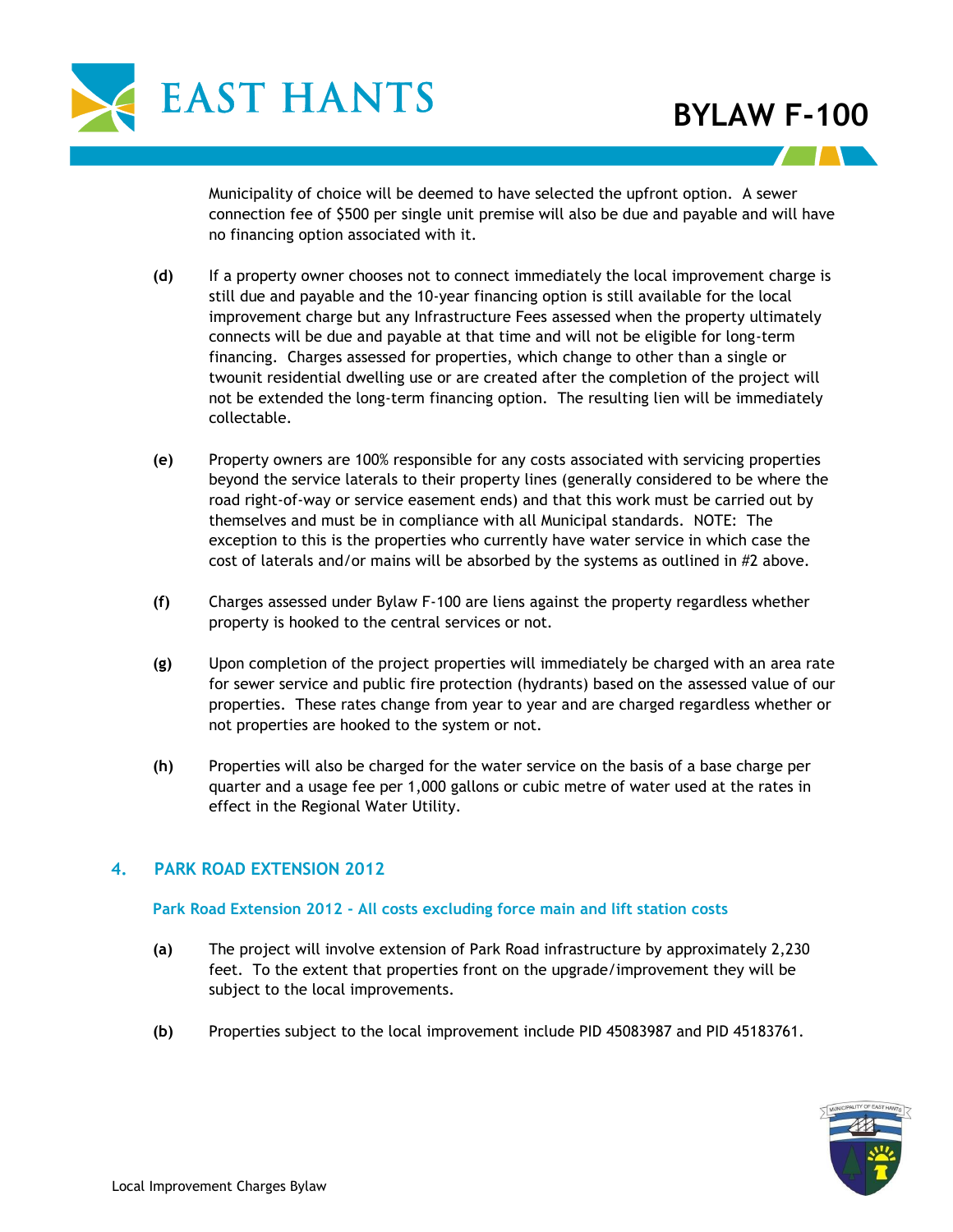

- **(c)** Affected lots shall be charged for the local improvement charge based on frontage. An interim charge of \$300 per foot may be levied. Final amounts to be confirmed and billed within 90 days of project completion.
- **(d)** The property owner may choose an option to finance the local improvement charge with payment terms that match the terms of the debt of the Municipality from the Municipal Finance Corporation. A notification period in which to decide on whether to choose the up-front or multi-year payment option will be given to the property owner upon completion of the project. Property owners who fail to notify the Municipality of their choice will be deemed to have selected the up-front option and will be billed accordingly. Collection of these up-front fees will be subject to the conditions of the administrative guidelines for the collection of local improvement charges.

#### **Park Road Extension 2012 - Lift station and force main costs**

- **(a)** The project will involve the extension of the sanitary sewer 2,230 feet including force main and lift station construction.
- **(b)** Properties within the direct serviced land area of the lift station and force main will be charged for the cost of the lift station and force main on the basis of directly serviced land mass, including PID 45083987 and PID 45183761.
- **(c)** An interim charge of \$10,000 may be levied. Final amounts to be confirmed and billed within 90 days of project completion.
- **(d)** The property owner may choose an option to finance the local improvement charge with payment terms that match the terms of the debt of the Municipality from the Municipal Finance Corporation. A notification period in which to decide on whether to choose the up-front or multi-year payment option will be given to the property owner upon completion of the project. Property owners who fail to notify the Municipality of their choice will be deemed to have selected the up-front option and will be billed accordingly. Collection of these up-front fees will be subject to the conditions of the administrative guidelines for the collection of local improvement charges.

#### **5. ENFIELD WATER TRANSMISSION WATER TRANSMISSION MAIN EXTENSION 2017/2018**

- (a) The project involved the installation of a water transmission main of 2,928 meters.
- (b) Properties with the PID numbers 45393410 and 45342938 shall be subject to a local improvement charge to the extent that they front on the installed Enfield Water Transmission Main (2018 Extension) and approval is received from the Municipality to directly connect service laterals to the transmission main as part of the water distribution infrastructure for any development of the land. The properties will be invoiced upon the

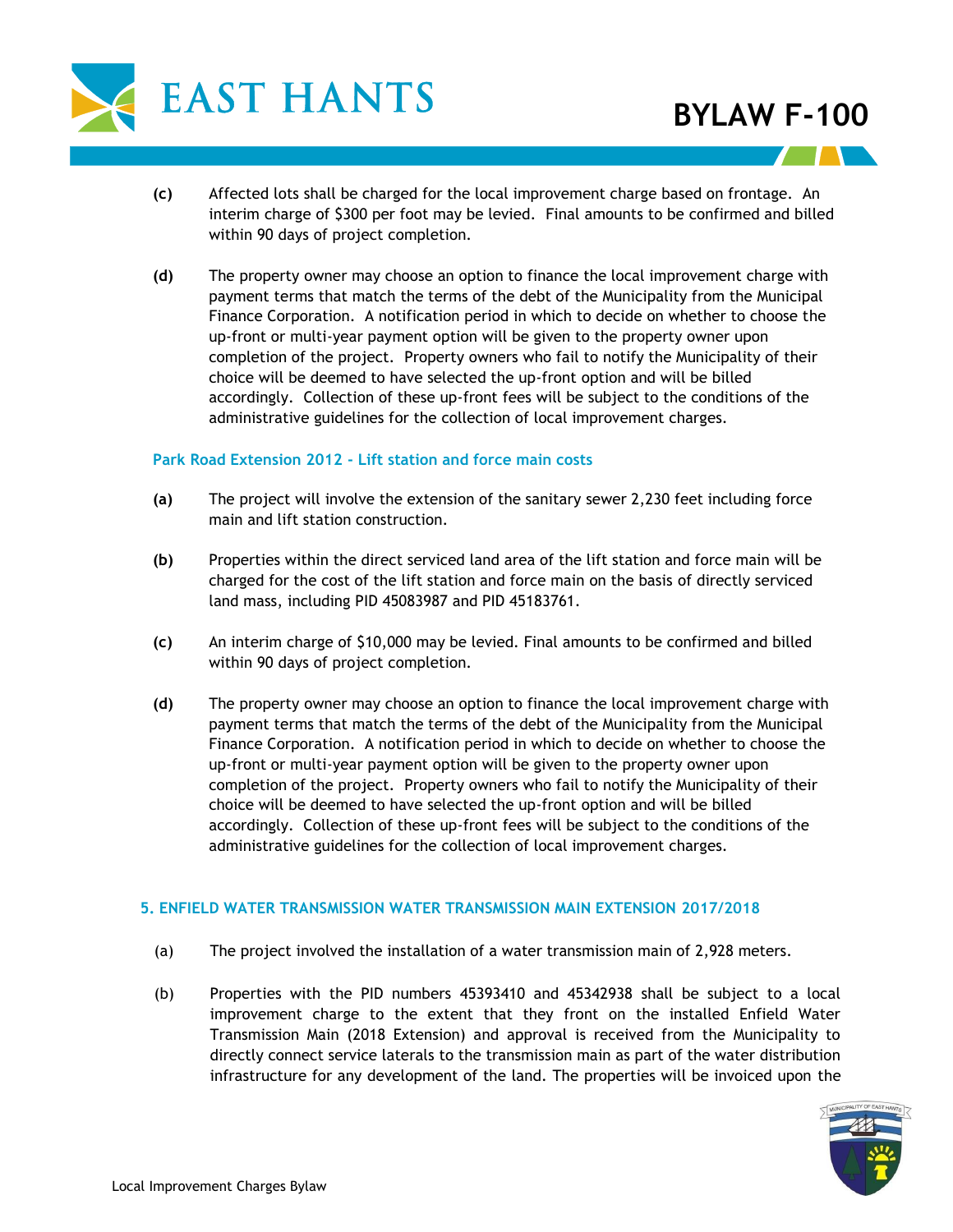

first of final subdivision approval or a building permit issued. For greater clarity, each PID will have a right to one connection to the transmission main without incurring the local improvement charge.

- (c) The local improvement charges will be based upon the cost of each section of main related to that particular PID as calculated using the relevant project costs (engineering and construction). On that basis the charges are \$137,200 for PID 45393410 and \$169,500 for PID 45342938.
- (d) The property owner may choose a 10-year financing option, financed at the average financing rate obtained by the Municipality from the Municipal Finance Corporation in 2018. The owner must make their intentions to finance the project known within 30 days of invoicing, as noted above in (b). Property owners who fail to notify the Municipality of their choice will be deemed to have selected the up-front option and the funds will be due and payable. Financing of Infrastructure Charges is not available.

#### **6. UNIACKE BUSINESS PARK EXPANSION 2019/2020**

- (a) The project involves the construction of a road of 583 meters.
- (b) Property with PID number 45367539 shall be subject to a local improvement charge of \$20,000 per road access on to Lady Mary Way to the extent that the road access is from land that has been subdivided off of PID 45367539 or a right away easement with adjoining lands. A lien will be placed on the property and will be payable when the property owner establishes a connection to the road.
- (c) Property with PID number 45336930 shall be subject to a local improvement charge of \$20,000 per road access on to Lady Mary Way. Should any portion of the property be sold or a right away easement be granted to adjoining lands facilitating a connection to Lady Mary Way, a \$20,000 charge will be applicable per road access. A lien will be placed on the property and will be payable when the property owner establishes a connection to the road.
- (d) Property with PID number 45140662 shall be subject to a local improvement charge of \$20,000 per road access on Andrew Mitchel Drive. Should any portion of the property be sold or a right away easement be granted to adjoining lands facilitating a connection to Lady Mary Way, a \$20,000 charge will be applicable per road access. A lien will be placed on the property and will be payable when the property owner establishes a connection to the road.
- (e) Collection of these charges will be subject to the conditions of the administrative guidelines for the collection of local improvement charges. Financing is not available.

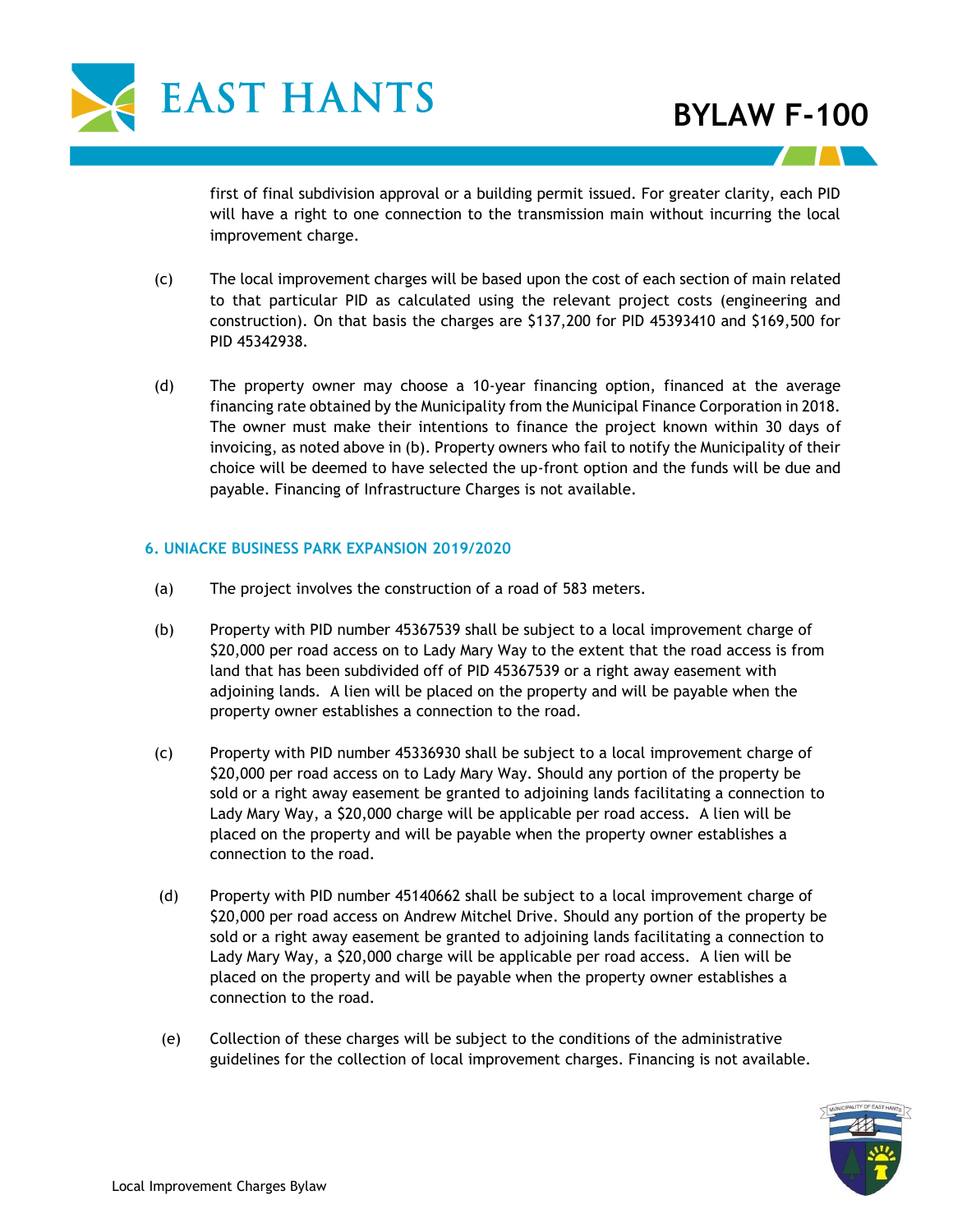

#### **7. HIGHWAY 214 ROAD WIDENING, SIDEWALK, CROSSWALK INFRASTRUCTURE 1998/1999**

- (a) The intent of the project was to develop commercial business along Highway 214 in Elmsdale.
- (b) The project included the installation of sidewalks and the widening of Highway 214 in front of the Irving Service Station as well as the installation of a crosswalk beside Brook Court.
- (c) Council approved the work and the funding formula based on the principle that the Municipality would pay the costs upfront and recover the funds when these properties developed in a commercial capacity.
- (d) The sidewalk was to be paid for in equal parts by the four properties which are designated future commercial development by the Municipality: PID 45084993 Transportation and Infrastrure Renewal (TIR), PID 45084985 McDonalds, PID 45084969 3337637 Nova Scotia Limited (formerly Ellis), PID 45084936 Doreen Marie Beaver. There are three properties remaining that have not yet been developed commercially; PID 45084993 Transportation and Infrastructure Renewal (TIR), PID 45084969 for 3337637 Nova Scotia Limited and PID 45084936 for Doreen Marie Beaver.
- (e) The crosswalk was to be paid for in equal parts by the four properties which are designated future commercial development by the Municipality. PID# 45084993 TIR, PID 45084985 McDonalds, PID 45084969 3337637 Nova Scotia Limited (formerly Ellis), and PID# 45084936 Doreen Marie Beaver.
- (f) The third lane was to be paid for based on the frontage of the Irving Oil property and the four properties which are designated future commercial development by the Municipality: PID 45084993 TIR, PID 45084985 (McDonalds), PID 45084969 3337637 Nova Scotia Limited (formerly Ellis), PID 45084936 Doreen Marie Beaver. The Irving Oil Limited property (PID 45285632) accounted for 50.2% of the frontage however their liability was capped at \$35,000 for this project.
- (g) The lien is due and payable when a development permit is issued.

#### **8. KALI LANE WATER AND SEWER EXTENSION**

- (a) The intent of the project is to extend water and sewer services to Kali Lane. Subject properties include: bulk land PIDs 45215159 & 45151735 and properties identified by PIDs 45214137, 45214129, 45207453, 45207446, 45207438 and 45276060. PID 45208634 is also within the petitioned land mass.
- (b) All subject properties will pay a base \$8,000 local improvement charge. This amount, upon billing, can be paid upfront or over 15 years. Property owner Corridor

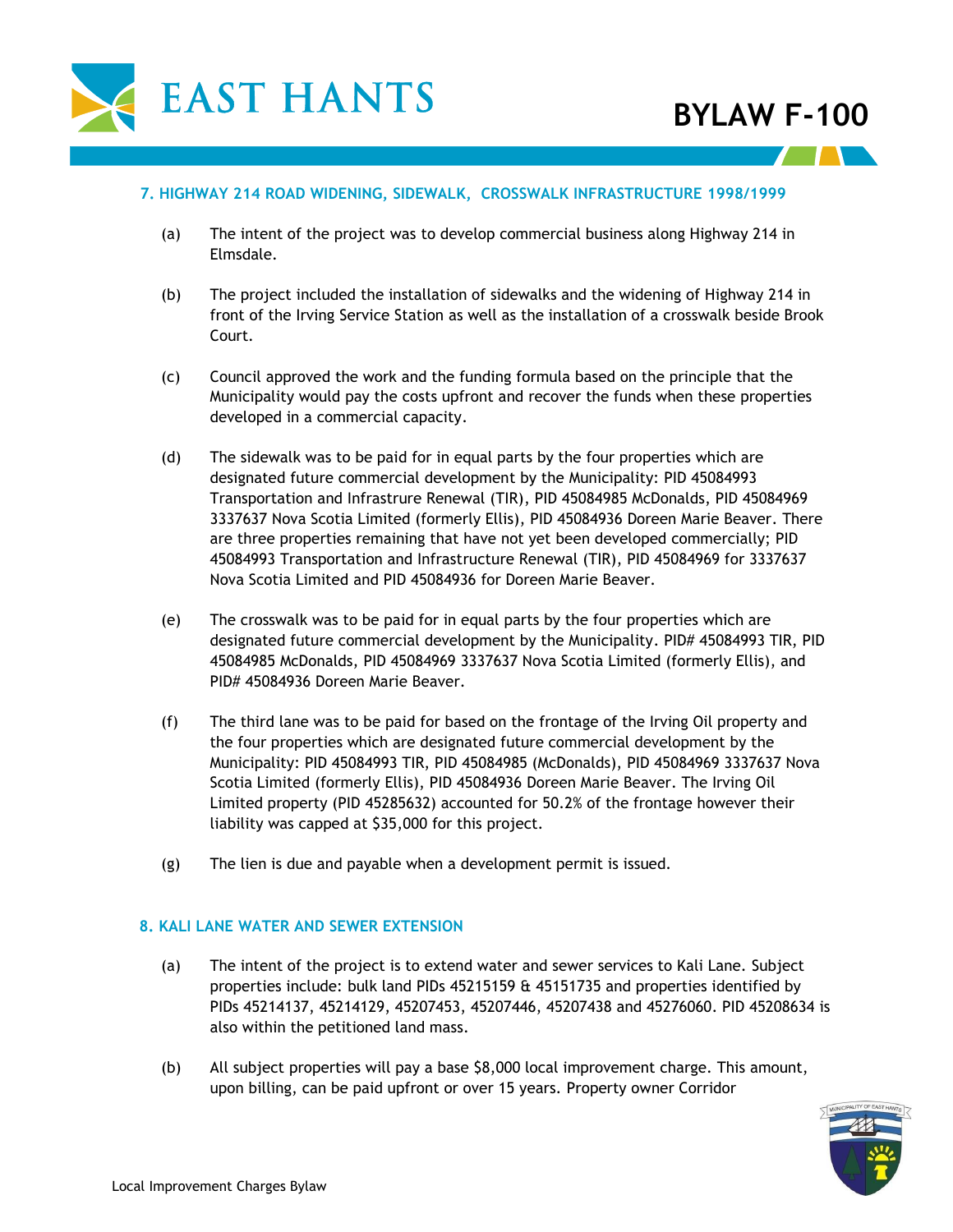

Developments Ltd. (PID 45377611) will also contribute \$8,000 to the project. PID 45208634 is serviced through Tyler Street and therefore not subject to the initial \$8,000 charge.

- (c) Two bulk land parcels parcels will pay an additional \$35,000 (PID 45151735, Nova Trucking Ltd.) and \$40,000 (PID 45215159, Elegant Acreage Ltd.). These bulk fees cover the creation of any future single dwelling units on building lots created from the bulk land.
- (d) Should any of the land within the petititioned land mass be subdivided and the new lots do not require the building of roads, sidewalks and stormsewer, the new lot will be subject to a capital contribution of \$11,042. This charge is not eligible for long term financing. The charge will be a lien against the land as soon as subdivided and payment will be required as soon as the lot is sold or developed (i.e. permit for building is issued).
- (e) If the construction on a new lot or the alteration of existing construction involves a multiple unit structure (duplex, townhouse, apartment) anywhere in the petitioned land mass, there will be an additional capital contribution requirement of \$1,000 due immediately (when the permit for building is issued).
- (f) In addition to the local improvement fee noted above, infrastructure charges will also be levied as determined by the Municipal Engineer.
- (g) There is no long term financing for any charges beyond those committed to within 30 days of project completion.

#### **9. ACTIVE TRANSPORTATION EXTENSION – PID 45085248**

- (a) The project involves the construction of 550 meters of active transportation routing extending along Hwy 214, from the existing sidewalk to the end of the subject properties. The estimated cost of the total project is \$900,000.
- (b) The subject property shall be subject to a local improvement charge of \$132,985 for the subject infrastructure. If construction occurs in 2023 onwards, this charge will increase by the Infrastructure Construction Index for Canada, including the January  $1<sup>st</sup>$  of the construction year.
- (c) The subject property shall be subject to an administration fee of \$63,000 (7% of \$900,000) if the project is done as a standalone project. The administration fee is part of the local improvement charge for the purpose of the lien and collection.
- (d) The local improvement charge will be payable at the issuance of a development permit for the mixed-use building in the development agreement.